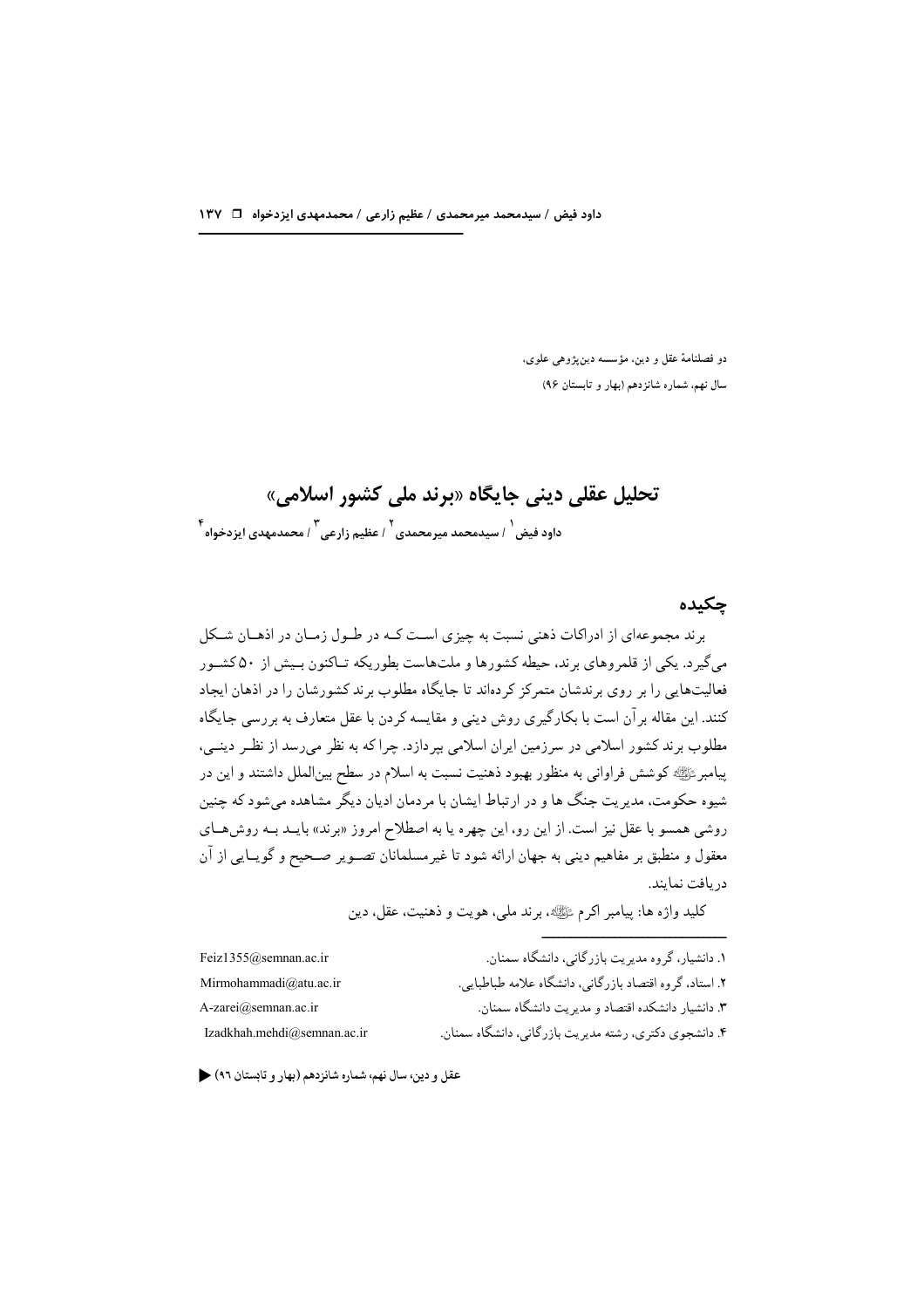#### مقدمه

در دین اسلام که همسو با عقل است، برنـد نیــز مــی توانــد از جایگــاه مهمــی در ذهنیتسازی نسبت به اسلام در میان غیر مسلمانان داشته باشد. جرا که بر ندسازی بــه معنى كسب موقعيت ارزشمند در ذهن انسان هاست.

در سال های اخیر تحقیقات بسیاری در خصوص برنـد ســازی بــرای مکــان هــا، كشورها و حتى افراد صورت گرفته است. رقابت ميان اين مكان ها كه مي تواند شامل شهرها، كشورها و مناطق گردشگرى باشد، رقابتى جهانى است؛ فعاليت هاى مربــوط به برند سازی برای کشورها منافع زیر را به همراه دارد:

ديبلماسي عمومي را بهبود بخشيده و موجب تجديد اعتبار بين المللي مي شود. افزايش نفوذ سياسي در عرصه بين المللي، تشويق مشاركت بين المللي قوى تـر و تقویت نماد ملے

> هويت ملي را تقويت نموده و اعتماد ملي را افزايش دهد. از منافع و علائق صادراتی حمایت کند. سرمایه ها و کسب و کارها را جذب می کند. اهداف صنعت گر دشگری را ارتقا دهد.

در دهلی نو، بیش از ۱۰۰۰ نفر بصورت تمام وقت روی برند هند و پیـاده ســازی برنامه ارتباطات جهاني تحت عنوان «هند شگفت انگيز » بـا هـدف اصـلاح رفتارهـا نسبت به این کشور دائمالتغییر از طریق تغییر ادراکات افراد از هند و حتی جایگاهپایی هند در اذهان ملل جهاني تلاش مي كنند. كتابهايي همچون بازســازي برنــد آمريكــا (Martin, 2007: 23) يا بازاريابي ملل (Kotker, 1997:31) عنوان مــي كننــد كــه چگونــه كشورها مى تواننـد بـه نمادهـا، كلمـات حامـل احسـاس و عاطفـه و منـابع نفـوذ و تاثیر گذاری بر اقدامات و فعالیتهای افرادی که جزئــی از آن کشــور نبــوده و هر گــز

<sup>﴾</sup> عقل و دين، سال نهم، شماره شانزدهم (بهار و تابستان ١٣٩٦)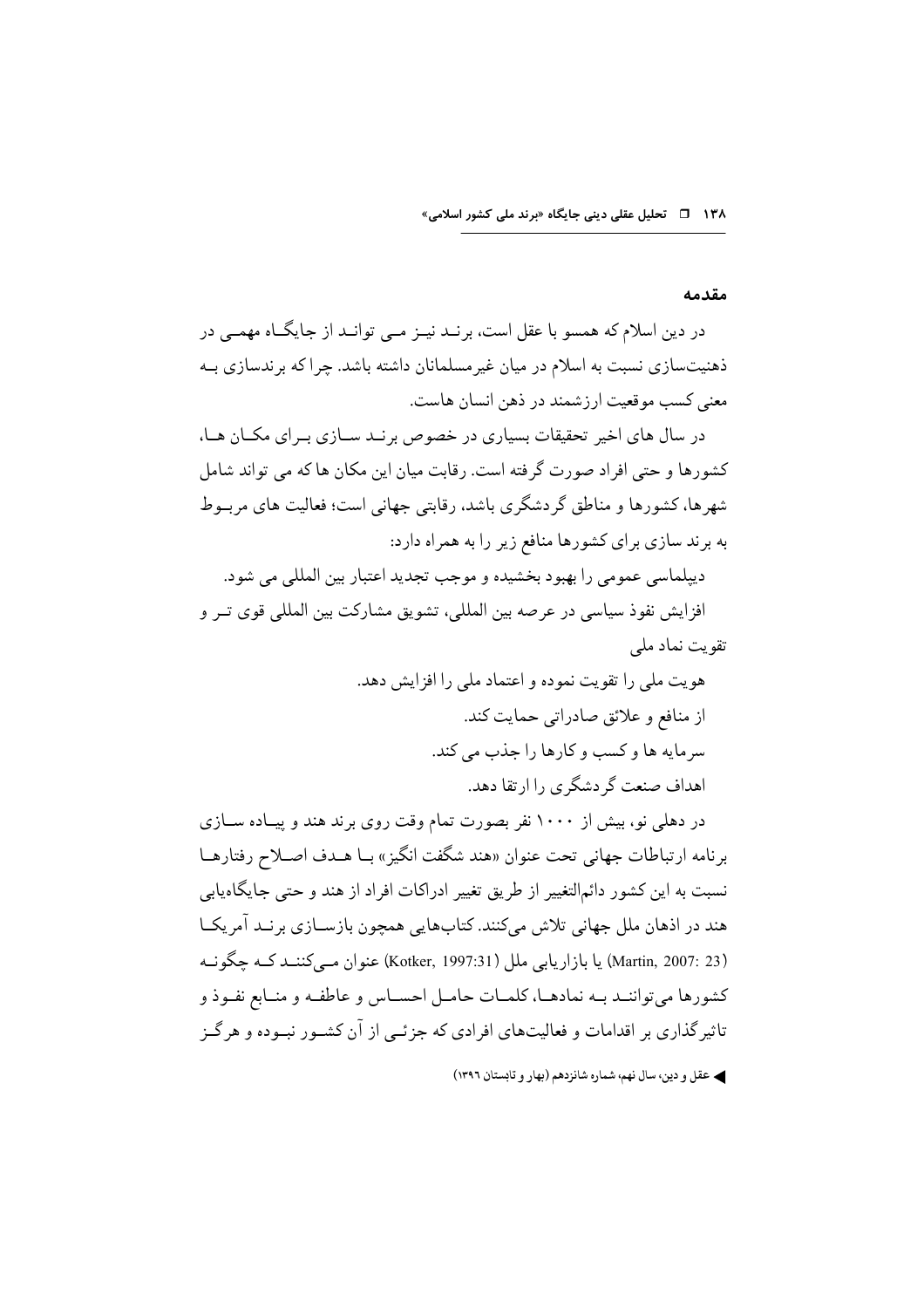بدانجا سفر نداشته اند تبدیل بشود. (کایفر ر، ۲۰۰۸: ۷۹)

دولت کر واسی پس از وقایعی چون پایگاه قرارگرفتن برای حزب نازی در جنـگ جهانی دوم و جنگهای خونین دهه ۱۹۹۰، فعالیتی همهجانبه را برای جا انداختن نـام کرواسر در دنیا و تغییر نگرش جهانیان آغاز کرده است. هدف کرواسر ارائه سـیمایر به عنوان یک کشور عادی با اقتصادی بازاری، دموکر اتیــک، دارای شــهرهای زیبــا و نیروی کار ارزان است. کشور فنلاند فعالیتهای گستر دهای را آغاز کرده تا خود را به عنوان قلب ابداع و نوآوري اروپا در توليد محصولات با تكنولوژي بالا مطرح كند، به این امید که کسب و کار شرکتهای فنلاندی فعال در بازار آمریکا رونق یابد.

اخیراً، پس از موفقیتهای چند سال اخیر در حوزههـای تجـاری از جملـه رشـد چشمگیر صادرات و صنعت توریسم، کشور ترکیه از لوگوی جدید و برند ترکیه پ ده بر داري كر د. لوگوي جديد با شـعار «پتانسـيل راكشـف كنيـد» (۱) جــايگزين واژهٔ «ساخت ترکیه» (۲) خواهد شد که روی محصولات ساخت ترکیه زده مے شـد. قـرار براين است كه هويت برند تركيه در زمينه توليد محصولات، صنعت توريسم و غيره بــه صورت یکپارچه شامل لوگوی جدید ترکیه به جهانیان معرفی گردد. به نظرمی رسد که باید دولتمردان و مدیران ارشد اجرایی کشور به موضـوع بر ندســازی توجــه داشــته و فعالیت های رقبا را زیر نظر گرفته و برای ارتقای برند جمهوری اسلامی ایران استفاده کہ د.

در این خصوص، یکی از مهمترین مسائلی که کشور ما با آن روبروست این اسـت که نوعی ذهنیت منفی توسط رسانه های بین المللی در ذهن جهانیــان نســبت بــه نــام ایران ایجاد شده است و از آن مهمتر این رسانه ها که عمدتاً تحت مـدیریت اســتکبار جهاني مي باشند، به روش هاي حرفه اي و هنر مندانه در حــال ايجــاد ذهنيــت منفــي نسبت به اسلام می باشند. این مزدوران، با خلق گروه های کج فهم و تندرو به بــدترین شکل ممکن در حال ذهنیتسازی منفی نسبت به آموزههای دین مبین اسلاماند.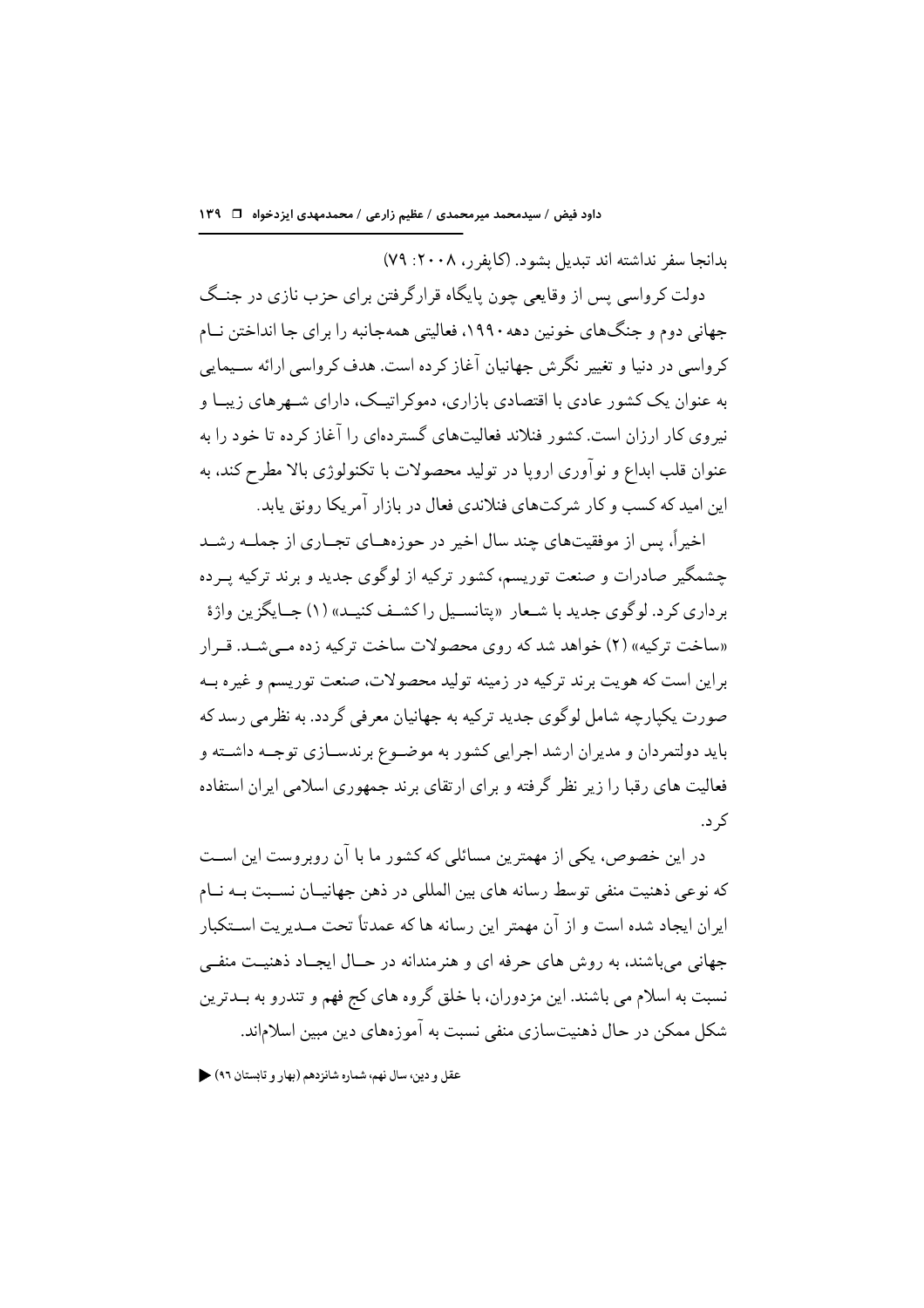یژوهش حاضر بر آن است تا با بررسی موشکافانه جایگاه برند در میـان نظریــات علمي و همچنين در ميان مفاهيم ديني و با بررسي رفتار پيامبر ﷺ به عنــوان جلــوه دین، در شیوه حکومت داری به این سوال پاسخ دهد که ایشان در حــال ســاخت جــه تصويري در ذهن جهانيان نسبت به دين اسلام بـوده اســت؟ بعبــارت ديگــر جايگــاه مطلوب برند (۳) کشور اسلامی از دیدگاه پیامبر ﷺ چه تصویری است؟

### بررسی و تحلیل واژه ها و مفاهیم

#### هويت و ذهنيت

هويت مفهومي فوقالعاده جذاب است. اين مفهوم داراي چنان جذابيتي است كه مي تواند به عنوان کاتالیز وری برای هر بحث روشنگر انهای، خواه در حوزه فردی و خـواه در حوزه گروهها و ملتها، به کار رود. توفیق در چنین مقوله ای نیازمند کسب آگLهی درباره تصورات خارجي در خصوص هويت است. به ويژه در حــوزه مبــاحثي ماننــد برند ملي كه مخاطبان آنها تنها جمعيت داخل يك كشور (يا يك دين خــاص) نيســتند این امر ضروری به نظر میرسد. بنابراین لازم است کمی بیشتر بــه تفســیر معنــی ایــن واژەها بىر دازىيە. (Eriksson: 2013, p.51)

«هويت» عبارت است از آن جيزي كه واقعاً هست و آنحه جوهر آن را تشكيل مي دهد. «ذهنيت» عبارت است از روش ادراك آن چيز به طور واضح ميان اين دو مفهوم شکاف روشنی وجود دارد. این شکاف عموماً تبدیل به عاملی منفی برای کشورها (پــا ادیانی شده) شده که احتمالاً ارتباط آنها با سایر ملل دنیا خدشه دار شــده و بنــابراین آنجنان كه بايد، ديده نمي شوند. (Eriksson: 2013, p.42)

همانطور که در شکل زیر ملاحظه می گردد هویت برند از طرف صاحب برند ارسال شده و تصوير برند در طرف مخاطب برند شكل مي گير د. (خداداد حسيني و رضواني،  $(\gamma, \gamma, \gamma, \gamma)$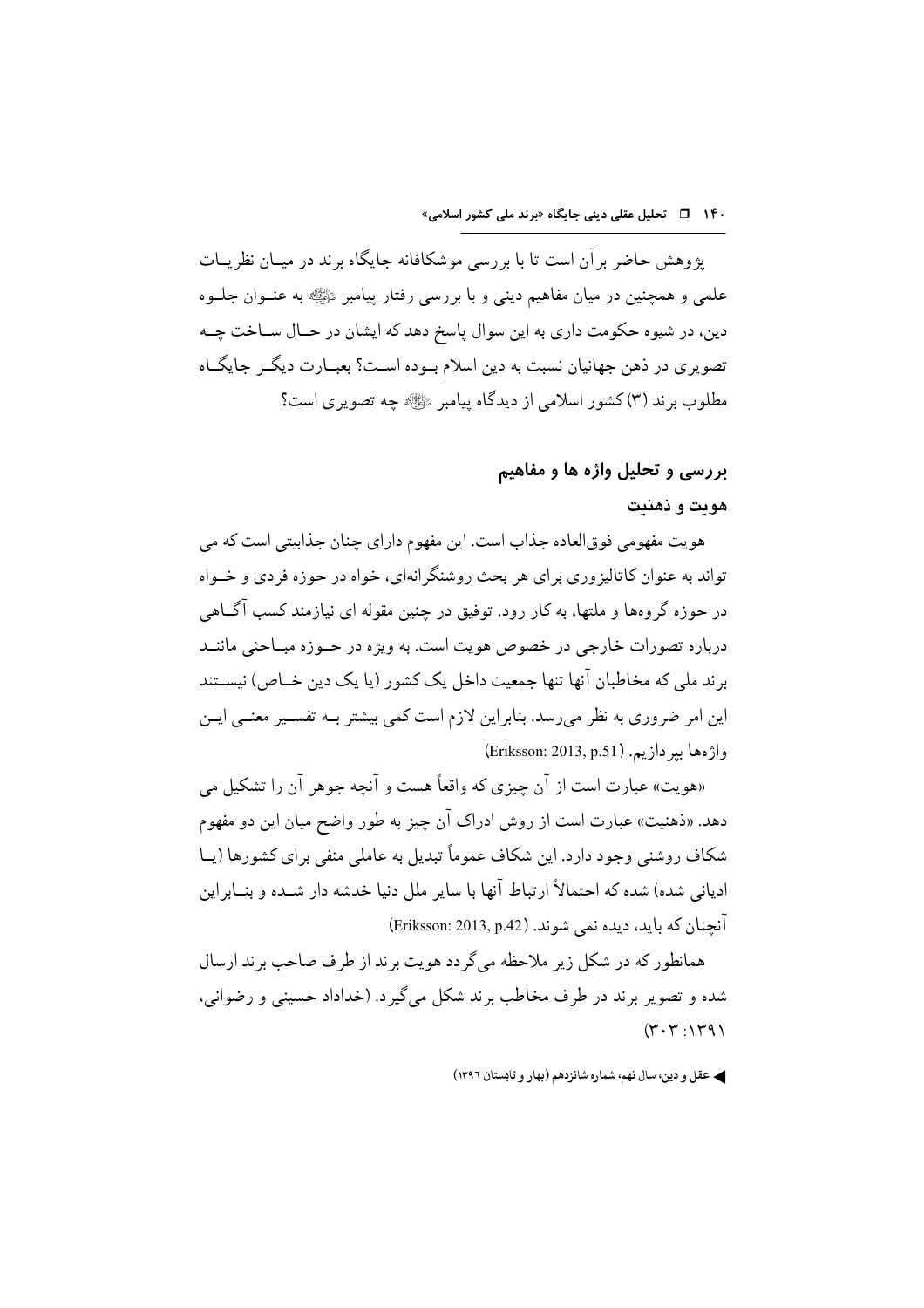#### داود فیض / سیدمحمد میرمحمدی / عظیم زارعی / محمدمهدی ایزدخواه ا⊥ ۱۴۱



شکل: ارتباط میان هویت برند و تصویر برند

کلیشهها، دیدگاههایی که درباره یک ملت وجود دارد و وجود نژادیرستی در یـک جامعه می تواند بر ادراکات و تصورات موجود نسبت به آن ملـت تــاثیر گــذار باشــد. هدف اصلی و رسالت برند ملی یا دینی شناسایی چنین تبعیضها و کمک به ملتها و امتها در مقابله و خاتمه دادن به آثار منفی آنهاست. آثاری کـه حتــی ممکــن اســت موجب عقب افتادگی شو د.

اهميت مفاهيم هويت (جوهره) و ذهنيــت (تصــوير ) برنــد بــه وســيله بســياري از نویسندگان مطرح و یژوهشگران حوزه مدیریت برند و اسـتراتژي مـورد تاکیــد قــرار گرفته است. معمولاً عمده یژوهشها در زمینه محصولات و شرکتهای تجاری انجام شده است و بررسی مفاهیم هویت و ذهنیت برند در حوزه ملتها، ادیان یــا اشــخاص تاکنون مورد غفلت واقع شده است. با این حال امکان استفاده از هویت و ذهنیت بر نــد در حوزه برند ملي يا ديني وجود دارد. تحليلي كه از اجزاء هويت و ذهنيت برنــد مــي تواند نقطه شروع مناسبی برای توسعه این مفاهیم به حوزه برند ملی یا دینی باشد.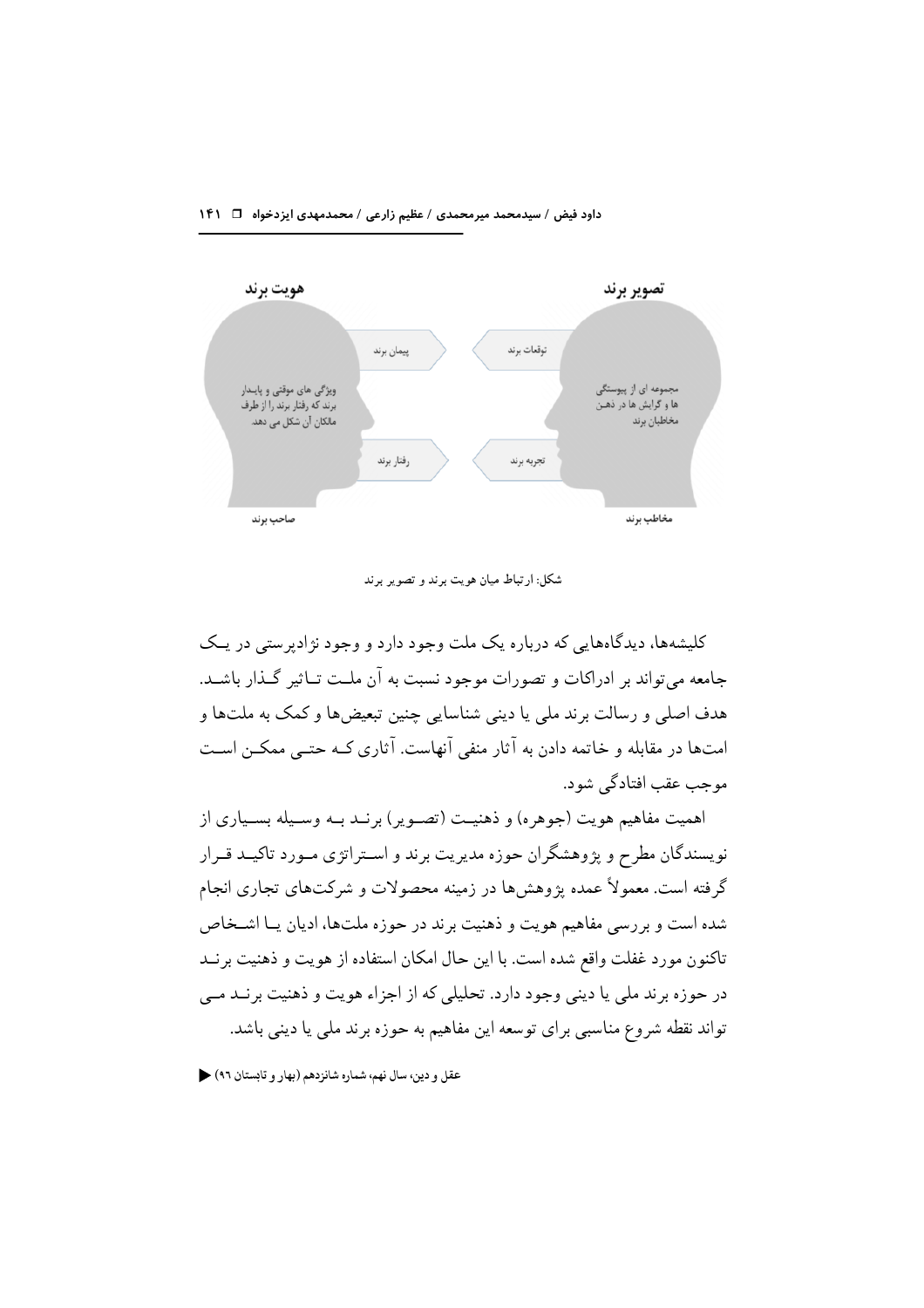### برند ملی در نزد دانشمندان و عقلا

بر ند به معنی هویت یا بندار مای است که مردم و مشتر یان از یک شرکت، کالا، شهر ، کشور و دین یا یک فرد در ذهن دارند (وثوقی، ۱۳۹۴: ۳۶). فب تلاش کر ده است کــه برند ملی را اینگونه تعریف کند؛ تصویر کلی یک کشور، شامل ابعاد سیاسی، اقتصادی، تاریخی، فرهنگی، یک مفهوم در سطح ملی، چند بعدی و به هم پیوسته. کیت دنی برند کشور از «ترکیبی چند بعدی و منحصر به فرد از چند اصل که بـرای مخاطبـان خـود، یک ملت با روابط و تفاوت های فرهنگی ارائه می دهد» تعریف می کند. او همچنــین بیان می کند که برند کشور باید «انواع مناسبی از سرمایه گذاری، توریسم، تجــارت و نخبگان را جذب کند». نظر کاتلر و همکارانش و همینطور راوسون این است که دولت ها بايد برند كشور را ايجاد، توسعه، حمايت و هدايت كنند. او معتقد است برند كشـور متعلق به حوزه عمومي، مركب و شامل سطوح، اجزا و اصول مختلفي است و مســتلزم مشارکت جمعی بسیاری از دست اندرکاران است. همچنین وابسته به تصویر کلی یـک كشور شامل وجوه سياسي، اقتصادي، اجتماعي، محيطي، تاريخي و فرهنگي مي باشد. هدف اصلي برندسازي كشور تشويق صادرات، جــذب توريســم، ســرمايه گــذاري و مهاجرت و ايجاد ادراكات و نظرات مثبت در سطح بين المللي است. همچنـين هــدف برندسازي نسبت به يک دين يا يک شـخص مـي توانـد ايجـاد خـوش بينـي و عـدم خصومت نسبت به آن و یا گرویدن به آن دین باشد. (Rawson, 2007: 213-221)

۔<br>آنهلت معتقد است هنگامی که یک برند تداعی کننده یک کشور خاص باشد، خود کشور نیز می تواند تبدیل به یک برند شود. با افزایش میزان جابجایی مردم در جوامع امروزی و رشد صنعت جهانگردی بحث بازاریابی مکانها، شهرها و کشـورها مـورد توجه قرار گرفته است. امروزه شهرها، کشورها و مناطق جغرافیایی به شــدت درگیــر فعالیتهای تبلیغاتی و شیوههای ارتباطی مدرن هستند تا بتوانند نام خود را به صورت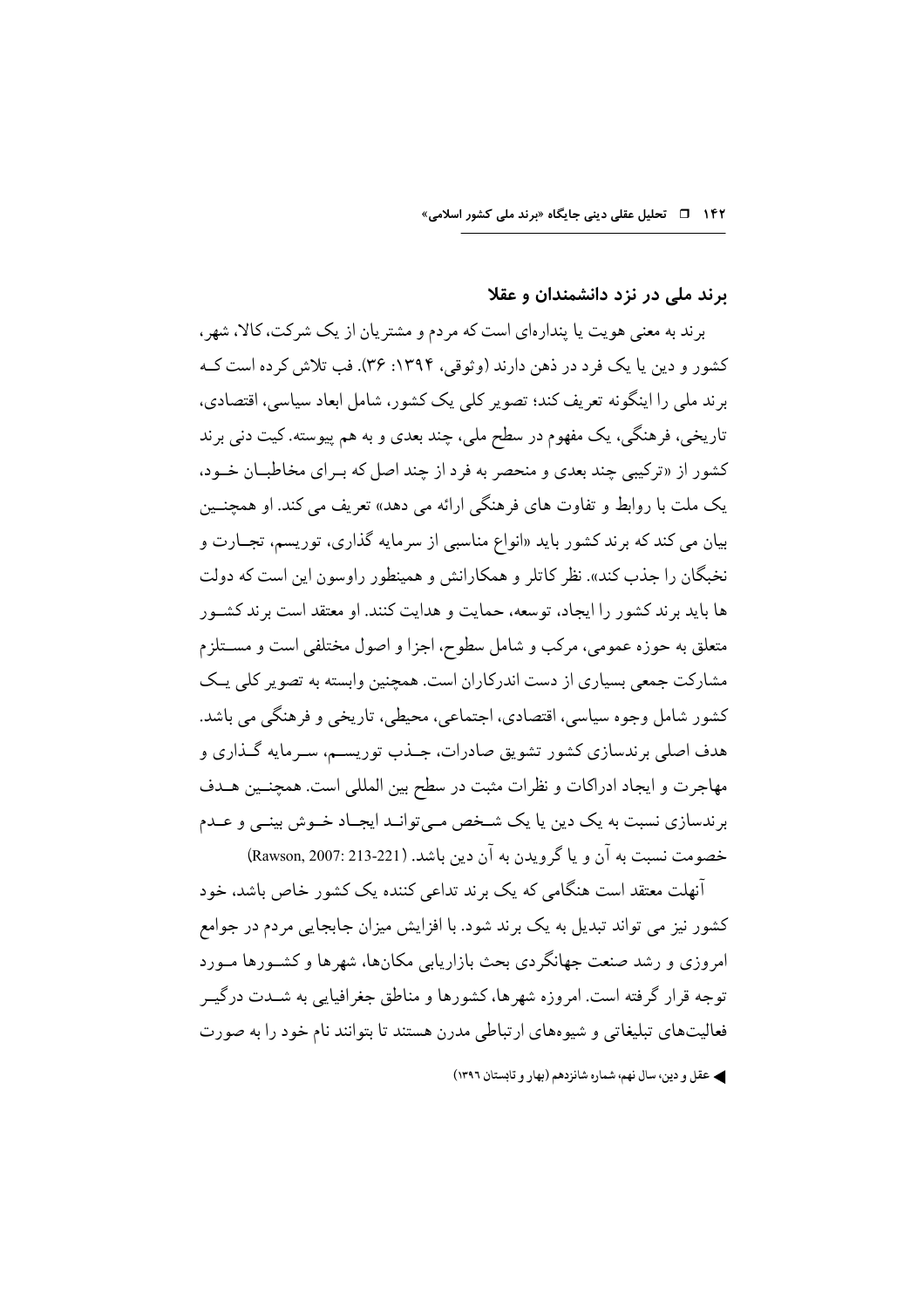يک بر ند قدر تمند در ذهن مخاطبان حک کنند. هدف اين فعاليتهــا ايجــاد آگــاهي و تصویری مثبت از آن در ذهن مردم است تا به تبع آن مخاطبــان بــه بازدیــد از منطقــه ترغيب شوند. (Keller, 2008T p.2008)

مفهوم دیگری که در حدود سال های ۱۹۹۰ و ۱۹۹۱ میلادی، توسط دو نفر به نام های «الریز» و «جک تراوت» مطرح شد جایگاه یابی یا جایگاهســازی برنــد اســت. جايگاه بر ند به اين معنى است كه آن بر ند (مي خواهد بر ند محصول باشد يا بر ند كشور، یا شخص و یا دین) در ذهن دیگران چه وضعیتی دارد. نکتهای که باید در ایــن زمینــه به آن توجه ویژه شود این است که حتماً باید جایگاه برنـد مشـخص شـود زیـرا ایـن جایگاه مبنای تمام فعالیتهای تبلیغاتی قرار می گیرد. اگر جایگاه برند مشخص نباشد کار تبلیغاتی که می خواهند از ابزارهای ارتباطات جهت انتقال پیام استفاده کنند، بسیار سخت و دشوار می شود. البته این گونه نیست که بتوان هر جایگاهی را که مطلوب بود برای برند اتخاذ کرد بلکه باید جایگاه سازی بـه طـور واقـع بینانـه صـورت بگیـرد.  $(A9 - AA : 149)$ 

همه آنهایی که می خواهند برای خود نامی به وجود آورنـد، در ابتـدا بــه جایگــاه سازی، نیاز دارند. هیچ تفاوتی ندارد که شما چه کسب و کاری دارید، یا مــی خواهیــد داشته باشید؛ یک سیاستمدار، یک یز شک، یک مدیر ، یک نام تجاری، یک موزیســین و حتی یک استاد دانشگاه و یا یک معلم، پیش از آنچه که به اوج برود نیــاز دارد کــه مرحله کاشت را انجام دهد. یک سیاستمدار که قصد دارد رئیس جمهور و یــا نماینــده مجلس شود، باید از مدت ها پیش افکار و اندیشههای خود را به گونه هـای مختلـف در مناطق جغرافيايي مورد نظر توزيع كند.

جدول زیر جایگاه پابی برخی کشورها را در قالب شـعار نشـان مـی دهــد کــه در سال های اخیر مورد استفاده برخی از کشـورها بـوده اسـت. (معصـوم زاده زواره،  $(\mathfrak{r}_A, \mathfrak{r}_A)$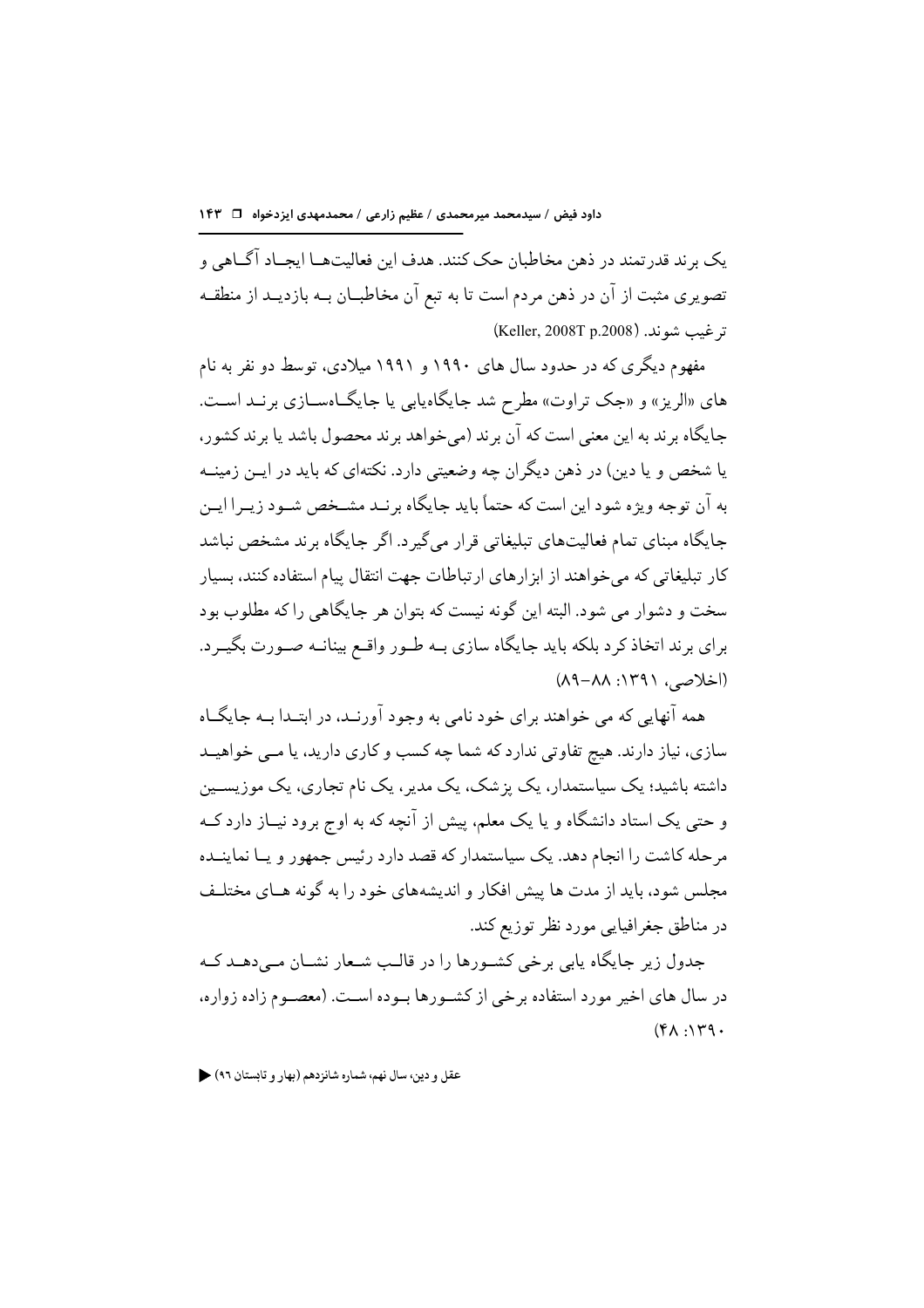| مبادی جایگاه یابی         | برند ملي      |
|---------------------------|---------------|
| سرشار از ظرفیتها          | آفريقاي جنوبي |
| هنوز چیز معتبری وجود دارد | بوليوي        |
| بهترین کشور کوچک دنیا     | اسكاتلند      |
| هندوستان مي درخشد         | هندوستان      |
| تايلند اعجاب انگيز        | تايلند        |
| واقعأ آسيا                | مالزي         |

جدول: برند ملي و جايگاه يابي

در ند کشور اسلامی از منظر ددن

یکی از مسائلی که امروزه کشورها با آن درگیرند، تصویری است که از کشورشــان در اذهان مردم دنیا در حال شکل گیری است. این مسئله همواره وجود داشــته اســت؛ ولیکن در روزگار ما، از آنجایی که مردم دنیــا در انبــوهی از پیامهــای تبلیغــاتی بســر می بر ند، اهمیت بیشتری یافته است. از طرف دیگر ، متاسفانه، در دنیای امروز، رسانهها در اختیار کشورهای محدودی است و شوربختانه این کشورها، استعمارگرانی هسـتند که در مقابل آزادی نوع بشر قرار گرفتهاند و تصاویر مطلوبی از خود به دنیا مخــابره و تصاویر نامطلوبی از گروهها و کشورهای آزادی خواه منتشر میکنند.

برای کشورداری و مدیریت امور جامعـه بـه شـیوه ای صـحیح، یکـی از بهتـرین روش ها، مشاهدهٔ رفتار بزرگانی است که در جایگاه مـدیریت امـور جامعـه اسـلامی بودهاند. خوشبختانه تقدیر خداوند اینگونه بود که پیامبرش رسالت خود را در شــرایط خاصی محقق کند تا او بر ای آیندگان همیشه چراغی روشن باشد.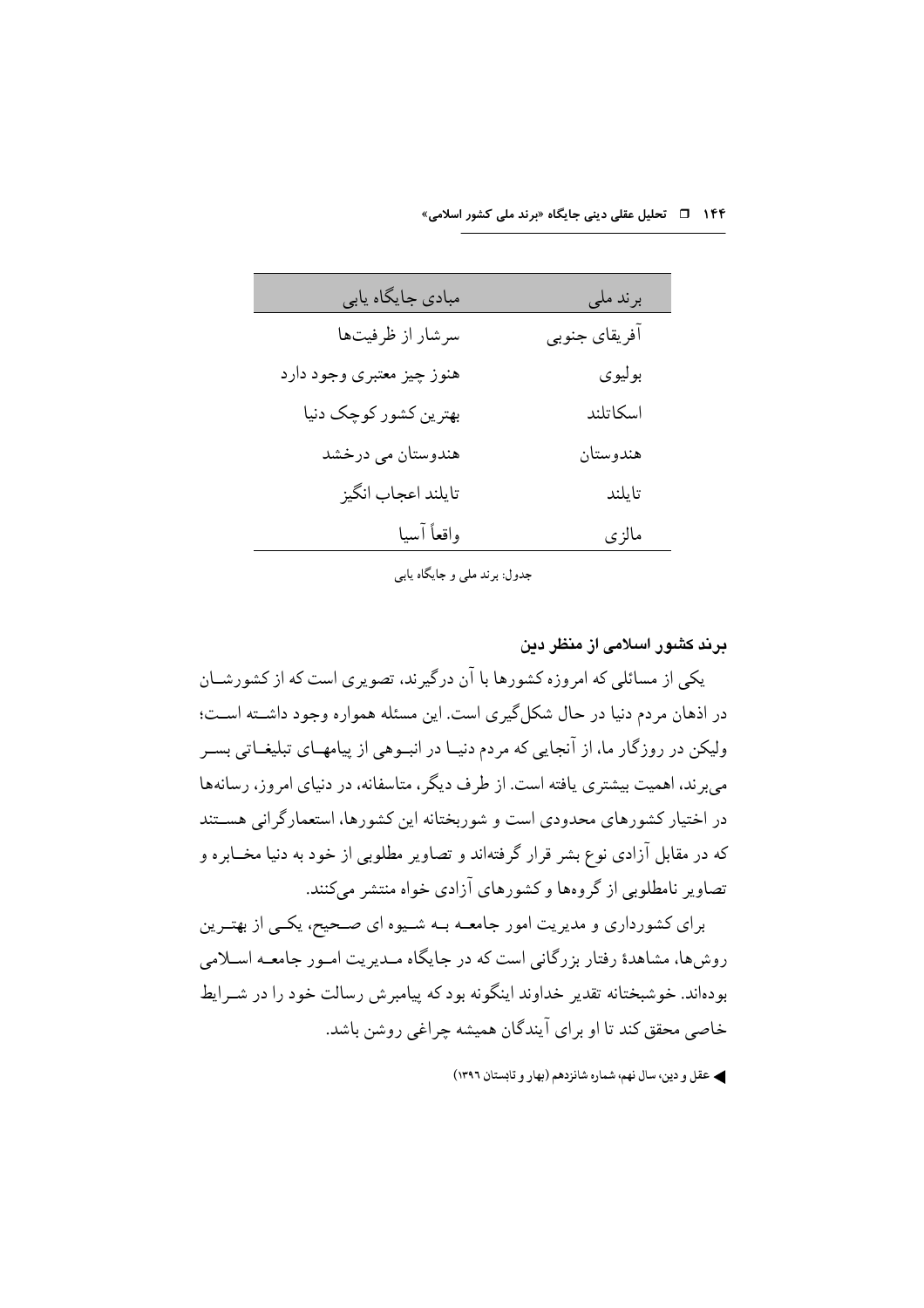پیامبر ﷺ به عنوان یک انسان کامل هیچگاه برطبق هوای نفس کــاری را انجــام نمي داد و در تمام اعمال و رفتارشان از اصول و قواعد ويژه اي پيـروي مـي نمـود كـه برگرفته از متن قرآن و منطبق با وحي الهي بود: وَ ما يَنْطِقُ عَنِ الْهَوِي، و هر گز از روي هواي نفس سخن نمي گويد . (۴) مطابق نظر علامه طباطبــايي تعبيــر «مــا ينطــق» بــه صورت مطلق آمده و مقتضای این اطلاق آن است که هــوای نفــس از مطلــق ســخنان پیامبر نفی شده باشد، بنابراین هیج یک از سخنان پیامبر ناشبی از هوای نفس نیسـت و ایشان به رأی خود چیزی نمیگوید، بلکه هر چه میگوید وحــی اسـت کــه از جانــب خداي تعالى به او مي شود. (طباطبايي، ١٣٩٠ق: ج ١٩و٢٧)

همچنین خداوند متعال در آیه دیگری در قرآن مجید میفرماید: «لَقَدْ كانَ لَكُمْ فِي رَسُولِ اللَّهِ أُسْوَةٌ حَسَنَةٌ لِمَنْ كانَ يَرْجُوا اللَّهَ وَ الْيَوْمَ الْآخِرَ وَ ذَكَرَ اللَّهَ كَثيرا؛ مسلّماً براي شما در زندگی رسول خدا سرمشق نیکویی بود، برای آنها که امید بــه رحمــت خــدا و روز رستاخیز دارند و خدا را بسیار یاد مے کننــد» (۵) حضـرت علامــه ضــمن ایــن آیــه مي فرمايند اسوه در مورد رسول خدا ﷺ، عبارت است از پيروي او و اگر تعبير ″ لَكُمْ فِي رَسُولِ اللهِ- شما در مورد رسول خدا ﷺ تاسی دارید" آمده مقصود آن اســت کــه این وظیفه همیشه ثابت است، و شما همیشه باید به آن جناب تاسی کنید (طباطبایی، ۱۳۹۰ق: ج ۱۹و۲۷). به همین دلیل رفتار، گفتار و کردار حضرت رسول در هر بعدی، الگوی زندگی برای همه انسانها درهمه زمانها و مکانها می باشد.

روابط خارجی پیامبرﷺ به عنوان ایزار پرندسازی ملی

روابط خارجي به مجموعه ي روابـط فرهنگــي، اجتمــاعي، اقتصــادي، سياســي و دیپلماسی میان دولتها و ملتها گفته می شود. تفاوت روابـط خــارجی بــا سیاســت خارجی در آن است که سیاست خارجی به مفهوم امروزی خود، تنها به سیاست هایی گفته مرشود که مجری آنها وزارت خارجه ی دولتها باشد. به عبارت دیگر، سیاست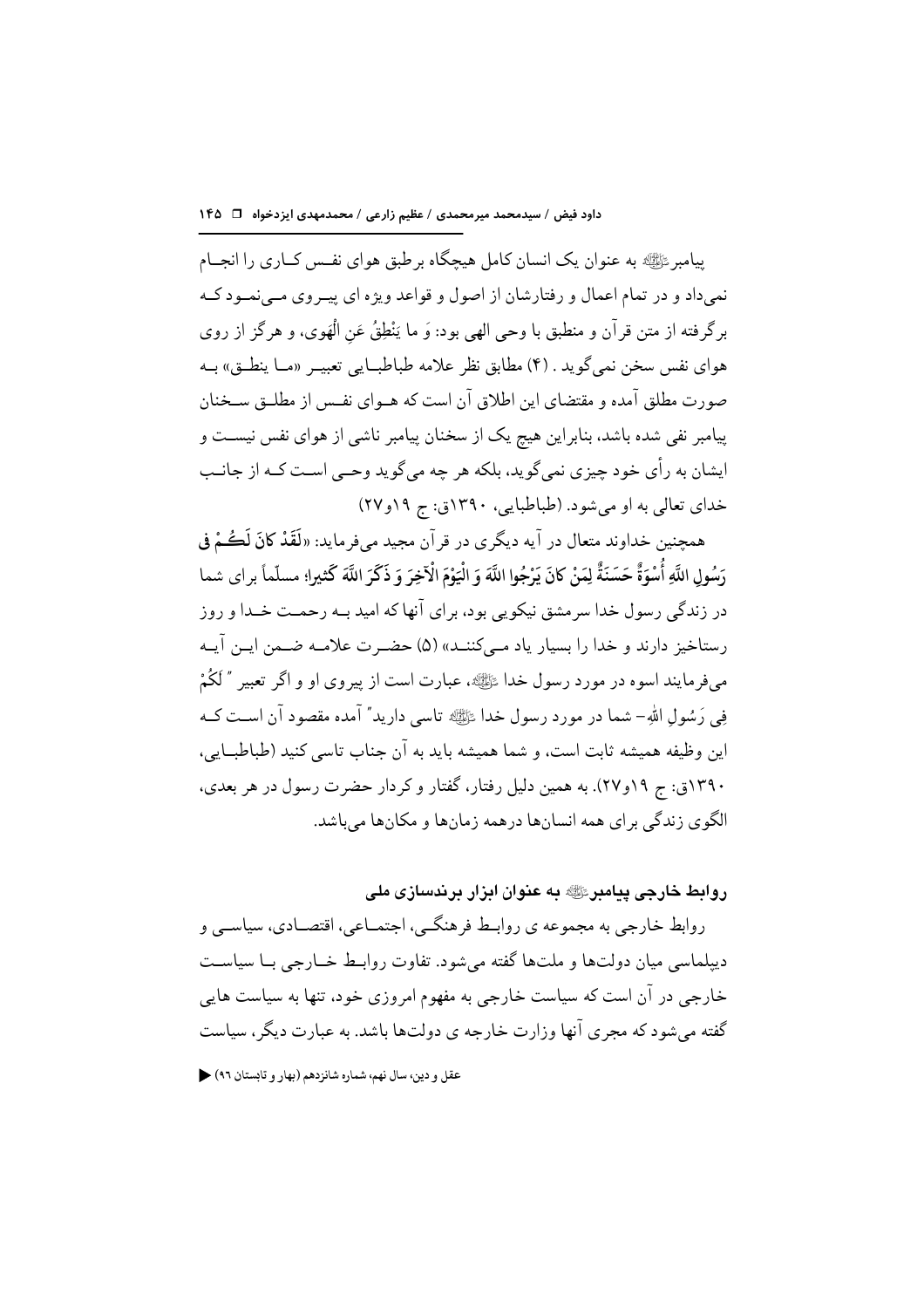خارجی عبارت است از سیاست یک دولت در کنش متقابل با دیگر دولت هـا و خلــق ها (آقابخشی و دیگران، ۱۳۸۳: ۲۵۰).

بنابراین روابط خارجی مفهوم وسیع تری از سیاست خارجی و روابـط دیپلماتیـک دارد (طباطبایی، ۱۳۹۰ق: ج ۱۶و۱۳۷و۱۳۸) و هدف تحقیق حاضـر بررســی رفتــار پیامبر ﷺ - به عنوان فردی که جلوه دین در قامت یک انسان است – در عرصـه ی روابط خارجی به معنای وسیع کلمه است. بـدین ترتیـب، بــه منظــور تحلیــل روابــط خارجي در سيره پيامبرﷺ جهت نشان دادن جايگاه برندسازي ملي به تحليل موارد زیر بر داخته خواهد شد.

> الف) نامه هاي پيامبر ﷺ به زمامداران جهان ب) ييمانِهاي صلح ييامبرﷺ ج) رفتار پيامبرﷺ در مقابل مخالفان

#### الف) نامەھاي پيامبرﷺ به زمامداران جهان

در فاصله دو سال بین صلح حدیبیه در سال ششم هجری و فتح مکه در سال هشتم هجری، این فرصت برای پیامبر ﷺ مهیا شد تا دعوت و رسالت خــود را در سراســر جهان با ارسال نامه به پادشاهان کشورهای بزرگ آن روز، جهان گیر کند و در نتیجــه مردم بسیاری به اسلام گرویدند (ابن هشام، ۱۸۳ق: ۳۲۲). برخــی از آن نامــه هــا بــه همراه محتوابشان در ذبل آمده است:

۰۱ نامه به زمامدار مصر

«بنام خداوند بخشنده مهربان، از محمد فرستاده ی خدا به مقـوقس بـزرگ قـبط. درود بر كسى كه از هدايت تبعيت نمايد، اما بعد پس من تو را به اسلام دعوت مىكنم . سلام بیاور تا در امان باشی و اگر اسلام بیاوری خداوند دو مرتبه به تو یاداش میدهد

**که عقل و دین، سال نهم، شماره شانزدهم (بهار و تابستان ۱۳۹**۲)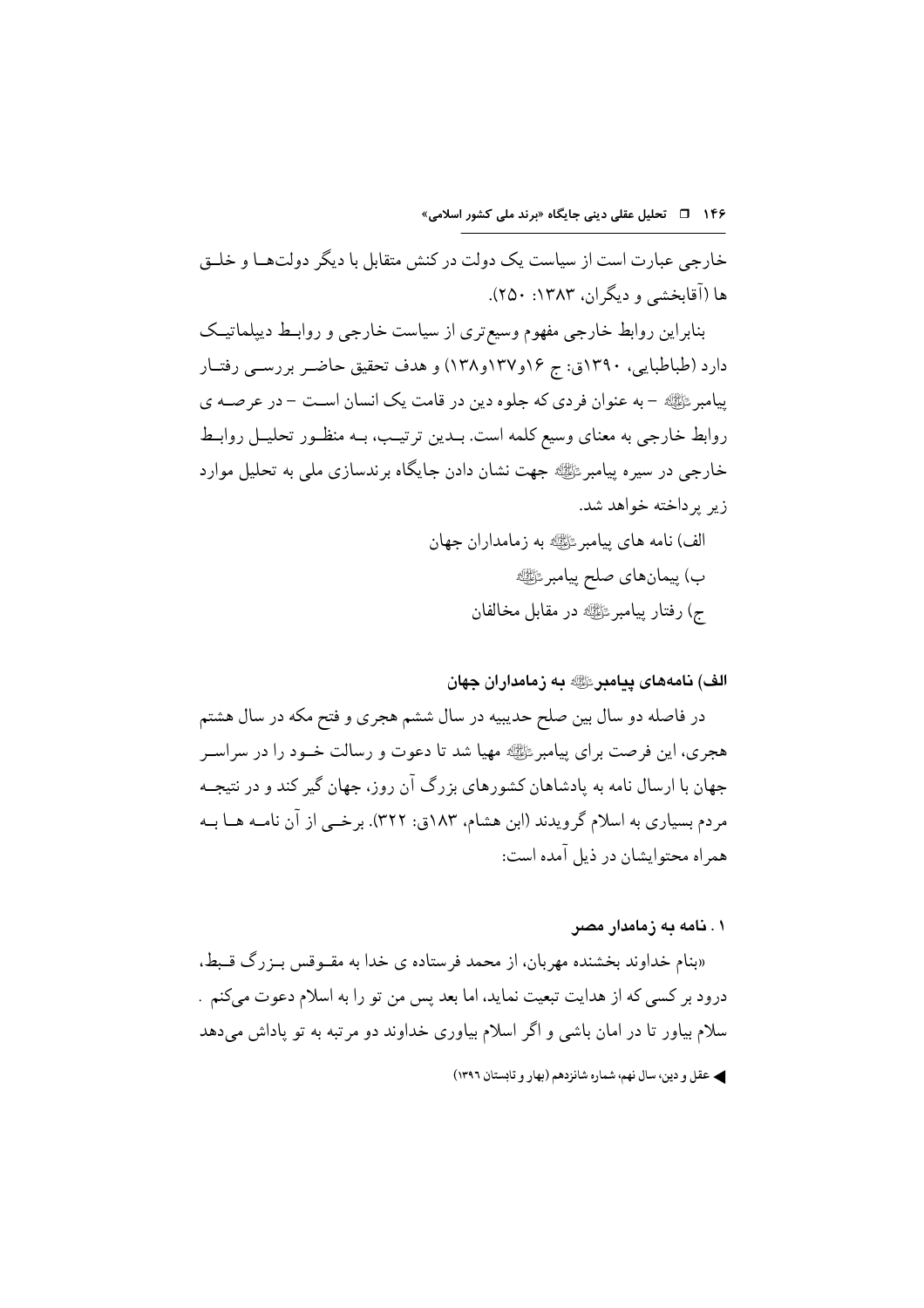و اگر روی بر گردانی سن گناه قبطیان بر عهده ی توست. ای اهل کتاب بیش آییــد بــه سوی سخنی که مساوی و پذیرفته شده است در میان ما و شما. نیرستیم مگــر الله را و شریک قرار ندهیم بر او جیزی را و بعضی از ما بعض دیگر بجز الله را بروردگار نگیر د پس اگر روی برگردانید پس خداوند به مسلمین مـیفرمایـد: شـما بگوییـد شـهادت می دهیم که ما مسلمان هستیم.»

۲. نامه ییامبرﷺ به قبصر روم

«بنام خداوند بخشنده مهربان، از محمد فرزند عبدالله به هرقل بـزرگ و يادشـاه روم. درود بر آنان که پیروی از حق کنند. تو را به اسلام دعوت می کنم. اسلام آور تا در امــان و سلامت باشی. خداوند به تو دو یاداش دهد یکی یاداش ایمان خــود و دیگــر پــاداش کسانی که به پیروی تو ایمان میآورند. اگر از آیین اسلام روی گردانی، گناه اریسیان (۶) نیز بر تو خواهد بود. ای اهل کتاب، ما شما را به یک اصل مشترک دعوت می کنـیم کـه غیر از خدا را نیرستیم، کسی را شریک او قرار ندهیم و بعضی از ما بعضـبی دیگــر را بــه خدایی نیذیر د. هر گاه آنان از آیین حق سر بر تابند، بگویید گواه باشید که ما مسلمانیم.»

۳. نامه بیامبر ﷺ به یادشاه جیشه

«به نام خداوند بخشنده مهربان، نامه ايست از محمد پيامبر خدا به نجاشي زمامدار حبشه. درود بر شما. من خدایی را که جز او خدایی نیست ستایش میکنم. خدایی کـه از عيب و نقص منز ه است و بندگان فرمانبر دار او از خشم او در امانند؛ و او بــه حــال بندگان ناظر و گواه است. گواهي مي دهم كه عيسى فرزند مريم، روحي از جانب خدا و کلمه ایست که در رحم مریم زاهد و پاکدامن قرار گرفته است. خداوند با همان قدرت و نیرویی که آدم را بدون پدر و مادر آفرید، او را نیز بدون پدر در رحم مادرش پدیــد آورد. من تو را به سوی خدای یگانه که شریک ندارد دعوت می کنم و از تو می خواهم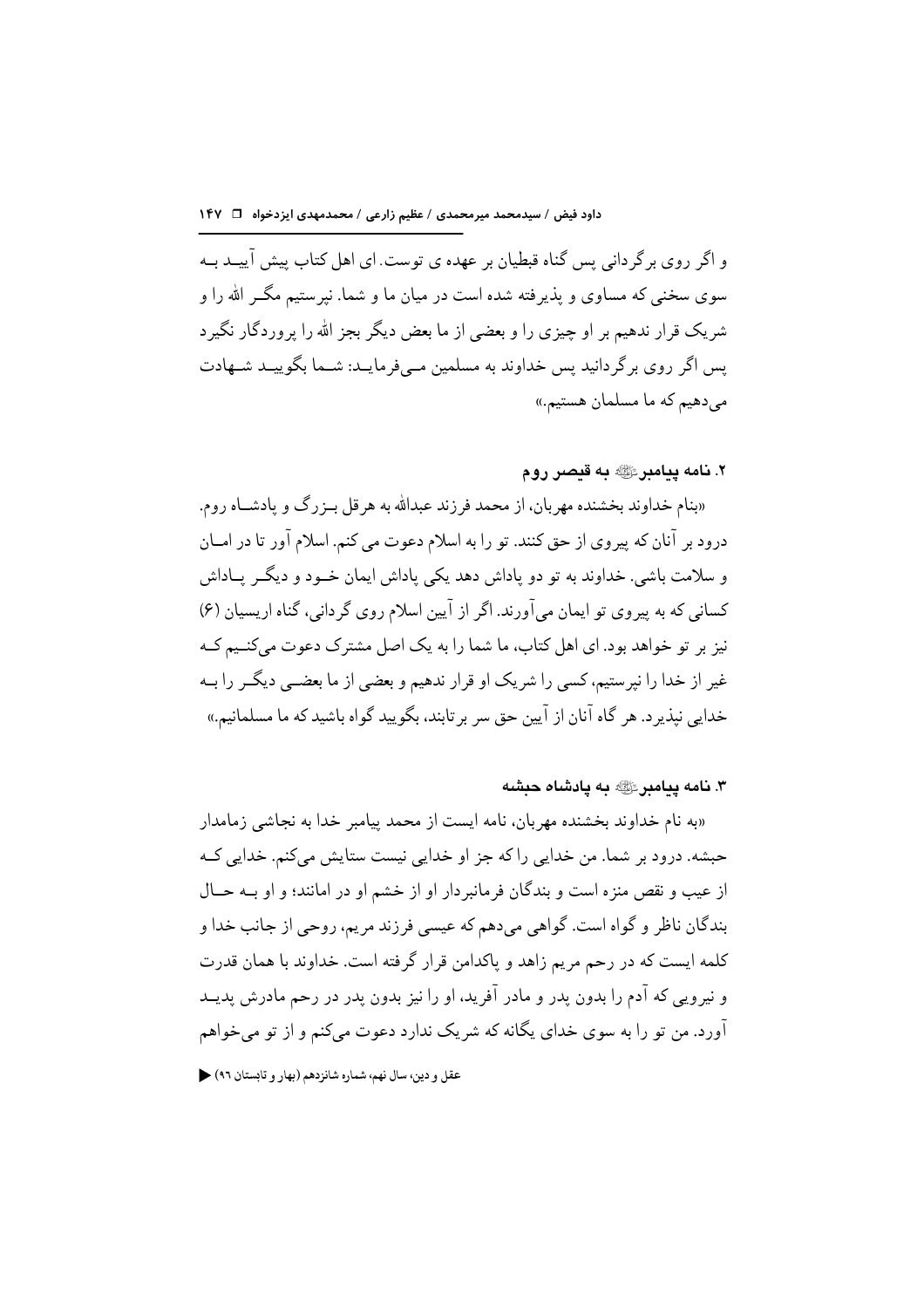که همیشه مطیع و فرمانبردار او باشید و از آیین من پیروی نمایید. ایمــان بــه خــدایی .<br>آورید که مرا به رسالت خود مبعوث فرمود. زمامدار حبشه آگاه باش کــه مــن پیــامبر خدا هستم. من شما و تمام لشکر یانت را به سوی خدای عزیز دعوت میکنم و من بـه وسیله این نامه و اعزام سفیر به وظیفه خطیری که بر عهده داشتم عمل کردم و تو را بند و اندرز دادم، بنابراین اندرز مرا قبول کن. درود بر پیروان هدایت.» جندین نکته از این نامهها بر می آید:

۱. پیامبر اکرم در بسیاری از نامههایشان به سران کشورها و اسقفهای مسـیحی، بعد از نام خداوند، از الفاظي همچون «سلام بر شما» استفاده ميكردند. استفاده از واژه «سلام» در نامهها، نشان احترام و طلب خیر برای دیگران است. از سوی دیگر، یک<sub>می</sub> از نکات کلیدی در مذاکر ات، لحظات اولیه ارتباط است که اثر زیادی بر طرف مقابـل می گذارد. به نظر می رسد استفاده از کلمه «سلام» و عبــارتهــای محتر مانــه، ذهنیــت مثبتی می تواند بر طرف مقابل بگذارد.

۲– نکته دیگری که برداشت میشـود پرهیــز از ورود بــه مســائل مجادلــهآمیــز و ستیز گر ایانه در مواجهه با مسیحیان است. در دیداری که پیامبر اکـرم بـا مســیحیان در مدینه پیش از ماجرای مباهله داشتند، همزمان عدهای یهودی نیز وارد شدند و بین آنان درباره حقانيت حضرت عيسى ﷺ و انجيل از يکسو و حقانيت حضرت موسى ﷺ از سوي ديگر و همچنين درباره حضرت ابراهيم، الله بحث و جدل شد كه پيامبر اكرم وارد این بحثها و جدلهای بی ثمر نشدند؛ زیرا میدانستند آنان به دنبال حقیقـت نیســتند، بلکه درصدد اثبات مواضع خود هستند. قرآن نیز در اینباره در آیه ۱۱۳ سوره بقره و آيات ۶۵ تا ۶۷ سوره آلءمران، اين بحث را بيان مي كند (طاهري: ۱۳۸۹).

۳– از نکاتی که در تحلیل گفتمان نامههای پیامبرﷺ باید به آن اشـاره کــرد ایــن است که در آن روزگار رسم بر این بود که هرگاه کسی به زمامداری نامه مــینوشــت، باید در آغاز نامه ابتدا نام وی را با احترام ذکر کند و بعد نــام خــودش را بیــاورد. امــا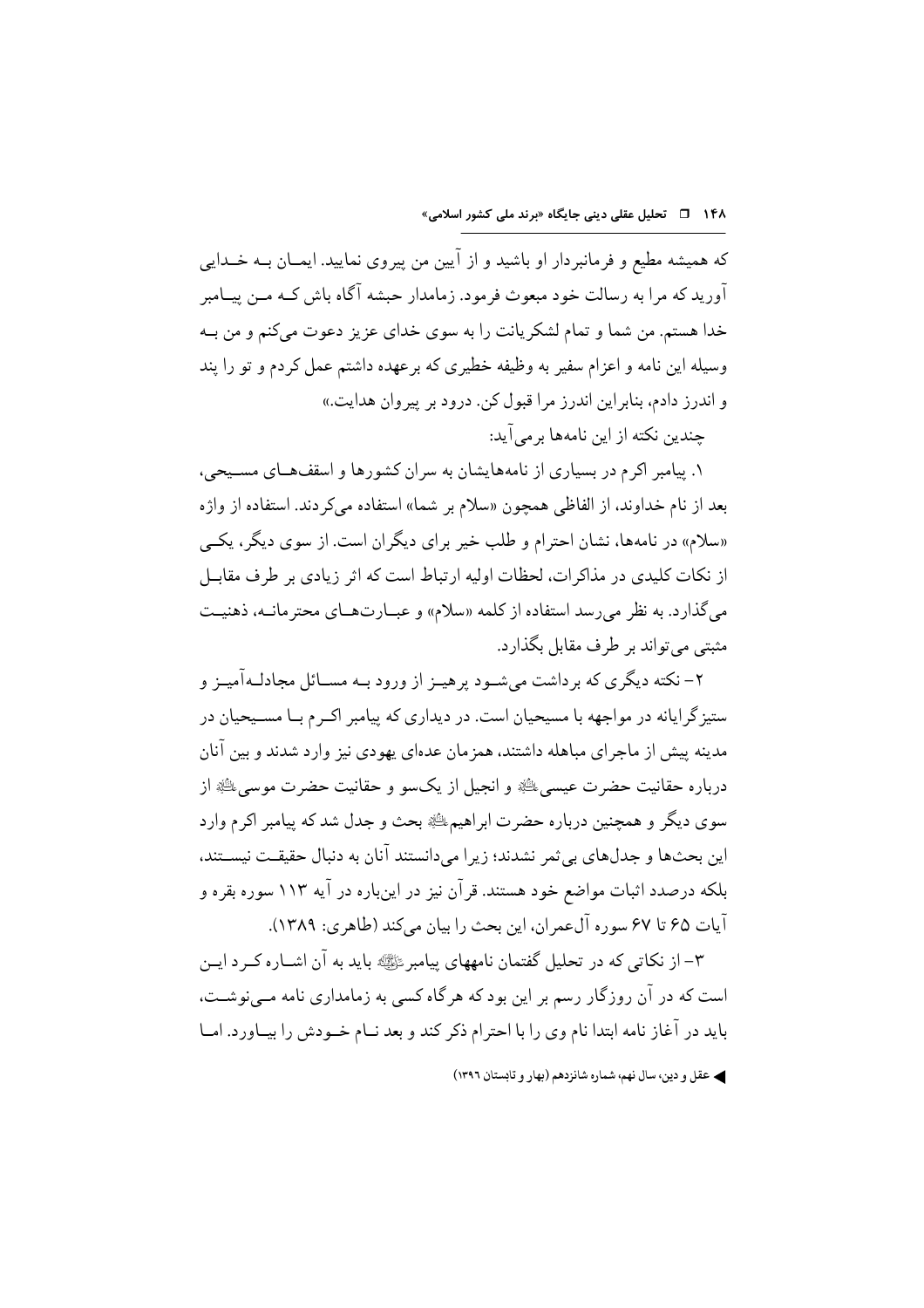پیامبر اسلام از این رسم پیروی نکرد. وی در نامه پس از یاد خدا، ابتدا نام خــودش را ذکر کرد و بعد نام یادشاه را، بدون آنکه از القاب دروغین و تملقآمیــز چیــزی بــر آن بيفزايد. بنابراين در لحن گفتار رسول خدا ﷺ در ايـن نامـههـا اثـري از فروتنــي و افتادگی پی مورد مشاهده نمر شود (عاملی و موسویان، ۱۳۹۴).

ب) يىمان ھاي صلح ييامبرﷺ

ييامبر اسلامﷺ حتى قبل از بعثت، بر اصل تنظيم روابط عادلانه ميان قبايــل، بــر پايه پيمان، اصرار مي ورزيد و مكرر مي فرمود: «من در خانه عبـدالله بـن جــدعان، در جاهلیت شاهد بستن پیمان مشترک جهت حمایت از مظلومان، میان نمایندگان قبایـل مختلف عرب بودم، و چنان بر این پیمان دل بسته بودم که حاضر نبودم در ازای نقبض آن، صاحب پر بهاترین شتران باشم. اگر در اسلام به چنین پیمانی دعوت شــوم، فــوراً اجابت خواهم کر د.» (کر یمی نیا، ۱۳۸۵)

هر چند آیات قر آن و بیانات پیامبر ﷺ تأکید فیراوان بسر پایبنیدی بیه پیمیان هیا داشتند، اما گهگاه شاهد پیمان شکنیهای متعدد از طرف مقابل به صورت آگاهانه و یا ناآگاهانه در تاریخ می باشیم. موضع اسلام و پیامبر ﷺ در برابر این گونه موارد این بود كه در صورت توبه با مغفرت الهي و پيمان مجدد جبران مي گرديد. در غير اين صورت با عکس العمل جدی روبر و می شدند. در قر آن در بر ابر مشرکین جنین دستور داده شد: «... مگر کسانی از مشرکان که بــا آنهــا عهــد بســتید و چیــزی از آن را در حــق شــما فرو گذار نکر دند و احدی را بر ضد شما تقویت ننمودند پیمان آنها را تا پایان مدتشــان محترم بشمر يد... تا زماني كه در بر ابر شما وفادار باشند شما نيز وفاداري كنيد ... و اگر ییمانهای خود را پس از عهد خویش بشکنند و آیین شما را مورد طعن قرار دهند بـا ييشوايان كفر ييكار كنيد؛ چراكه آنها ييماني ندارند؛ شـايد (بـا شــدت عمــل) دسـت بردارند. آیا با گروهی که پیمانهای خود را شکستند و تصمیم به اخــراج پیــامبرﷺ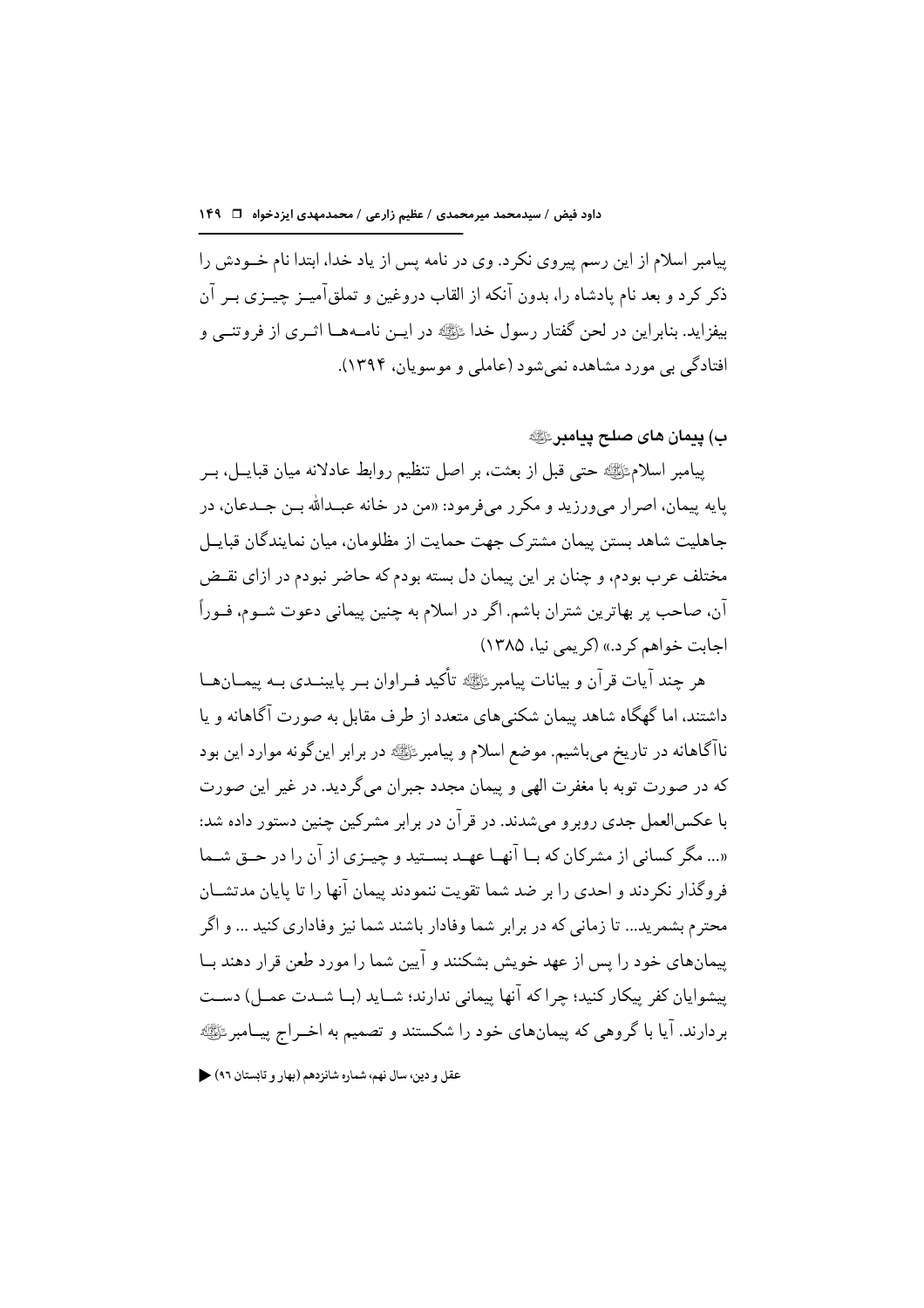گر فتند بیکار نمے کنید؟» (۷) (شریعت جو، ۱۳۹۳) بنابر این انعقاد پیمان ها و قراردادها یکی از ابزارهای مهم روابط خــارجی پیــامبر اعظم بوده است که از جمله آن پیمان عقبه، منشور مدینه و صلح حدیبیه را مـبيتـوان بر شمر د. (خزائر، ۱۳۹۳)

#### ۱. بیمان یا منشور مدینه

متن پیمان مدینه که ابن هشام آن را قبــل از داســتان بــرادری مهــاجرین و انصــار آورده، طولانی است. در این جا به بخشهایی از آن که مورد نظر است توجه میکنیم. ابن اسحاق مي گويد: رسول خدائلﷺ بين مهاجرين و انصار نوشتهاي امضــا كــر د و در آن با یهود پیمان بست. آنان را بر دین و اموالشان تثبیت کرد و به سـود و زیــان آنــان شرايطي مقرر فرمود. متن ييمان چنين است: بسم الله الـرحمن الـرحيم ايــن نوشــتهاي است از محمد پیامبر خداءًﷺ بین مسلمانان قریش و پثرب و کســانی کــه بــه ایشــان ملحق شوند و به همراهشان جهاد کنند. آنان ملتی واحد را تشکیل می دهند. مهاجرین در پرداخت ديه و فديه بر آداب پيش از اسلام بــاقى|نــد و بــه نيكــى و عــدالت آن را مي دهند. ٻني عوف، ٻني ساعده، ٻني حارث، ٻني جشم، ٻني نجار، ٻني عمر وٻن عــوف، بنی نبیت و بنی اوس هم بر رسوم پیش از اسلام باقی|ند. هر یهودی از ما پیروی کنــد یاری می شود و با دیگر مسلمانان مساوی است. بر او ستم نمیشود و دشمنش یــاری نمي گردد. يهود هنگام جنگ همراه مسلمانان هزينه جنگي را مي پردازنـد. يهــود بنــي عوف و بندگانشان با مسلمانان در حکم یک ملتاند. یهودیان دیـن خـود را دارنــد و مسلمانان دین خود را، اما هر که ستم کند، خود و خانوادهاش را بـه هلاکـت خواهــد انداخت. براي پهوديان بني نجار، بني حارث، بني ساعده، بني جشم، بنـي اوس، بنـي ثعلبه، جفنه بني ثعلبه و بني شطيبه همان حقوق بني عوف ثابت است. نز ديكان ايشــان هم از اين مزايا برخوردارند. كسي بدون اجــازه محمــدﷺ از ايــن مجموعــه بيــرون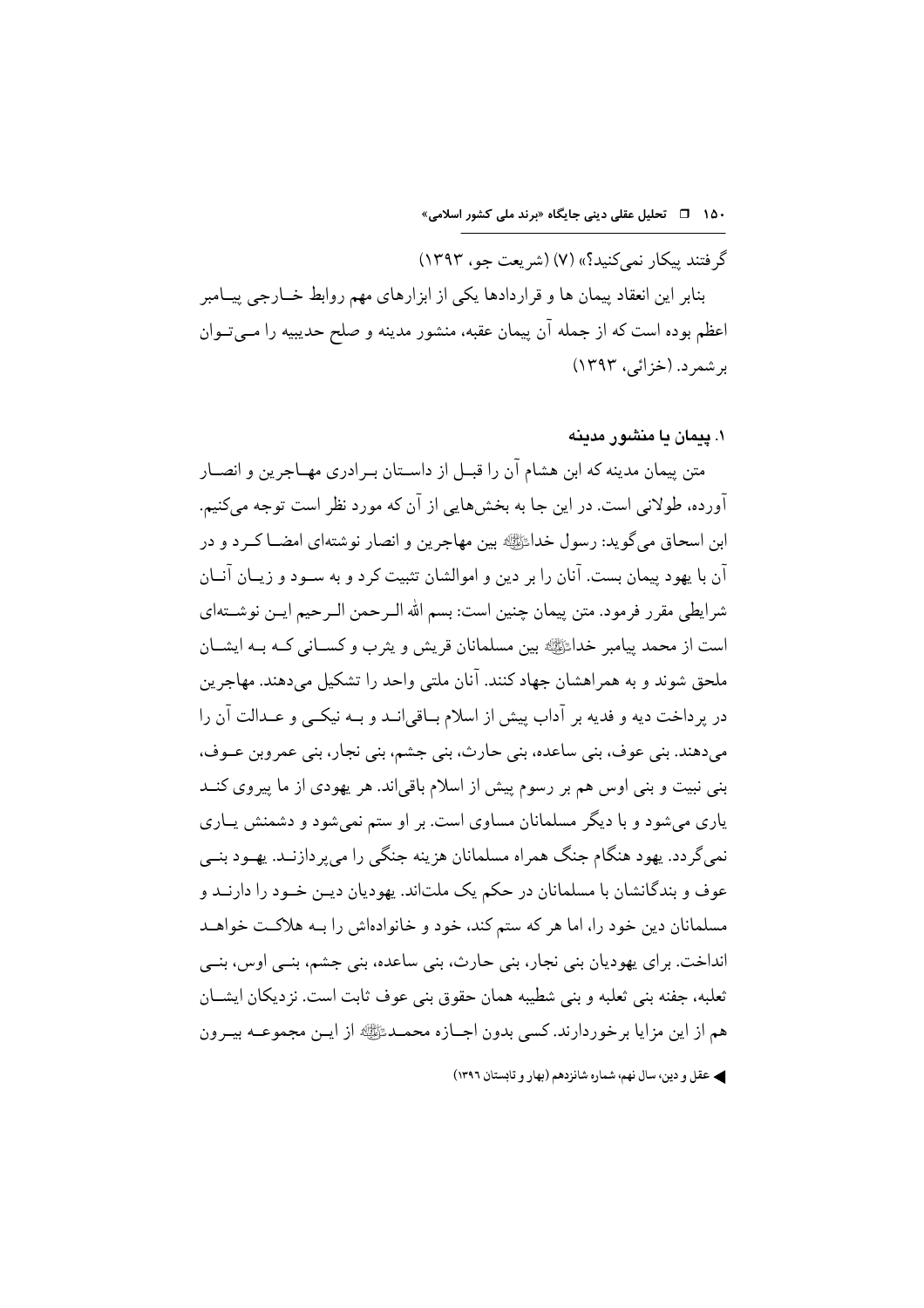نمیرود. از قصاص جراحتی کوچک هم گذشت نخواهد شد. هر که دیگـری را تـرور کند خود و خانواده اش را در معرض ترور قرار داده، مگر این که به او ستم شده باشد. این عبارتها، سراسر آکنده از نیکی و عدالت اند و طبعاً جنین کلمــاتی، ذهنیتــی از یک حکومت اسلامی در ذهن مخاطب ایجاد می کند که با آنحه سر دمداران گروه های تکفیری در به اصطلاح حکومت هایشان انجام می دهند، فرسنگ ها فاصله دارد.

#### ٢. صلح حديبيه

صلح حديبيه پيماني است كه پيامبر اسلامﷺ و پيروان او از مدينه با بـتپرســتان قریش بستند. این پیمان در سال ۶۲۸ پس از میلاد برابر با ذوالقعـده ۶ هجـری بسـته شد. پس از توافق در عناوین پیمـان، قـراردادي ميـان پيـامبرئﷺ و قـريش، تحـت شرایطی بسته شد که برخی مواد آن در ذیل آمده.

۱. قریش و مسلمانان متعهد می شوند که مدت ده سال جنگ را بر ضـد یکـدیگر ترک کنند، تا امنیت اجتماعی و صلح عمومی در نقاط عربستان مستقر گردد.

۲. اگر یکی از افراد قریش بدون اذن بزرگتر خود از مکه فرار کند و اســلام آورد و بــه مسلمانان بیوندد، محمد باید او را به سوی قریش بازگر داند، ولی اگر فردی از مسلمانان به سوی قریش بگریز د، قریش موظف نیست آن را به مسلمانان تحویل بدهد.

۳. مسلمانان و قریش می توانند با هر قبیله ای که خواستند پیمان برقرار کنند.

۴. محمد و یاران او امسال از همین نقطه به مدینه باز می گردند، ولی در سال هــای آینده می توانند آزادانه، آهنگ مکه نموده و خانه خدا را زیــارت کننــد، مشــر وط بــر اینکه سه روز بیشتر در مکه توقف ننمایند و سلاحی جـز سـلاح مســافر، کــه همــان شمشير است همراه نداشته باشند.

۵. امضاءکنندگان متعهد می شوند که اموال یکدیگر را محترم بشـمارند و حیلــه را ترک کر ده و قلوب آنها نسبت به یکدیگر خالی از هر گونه کینه باشد.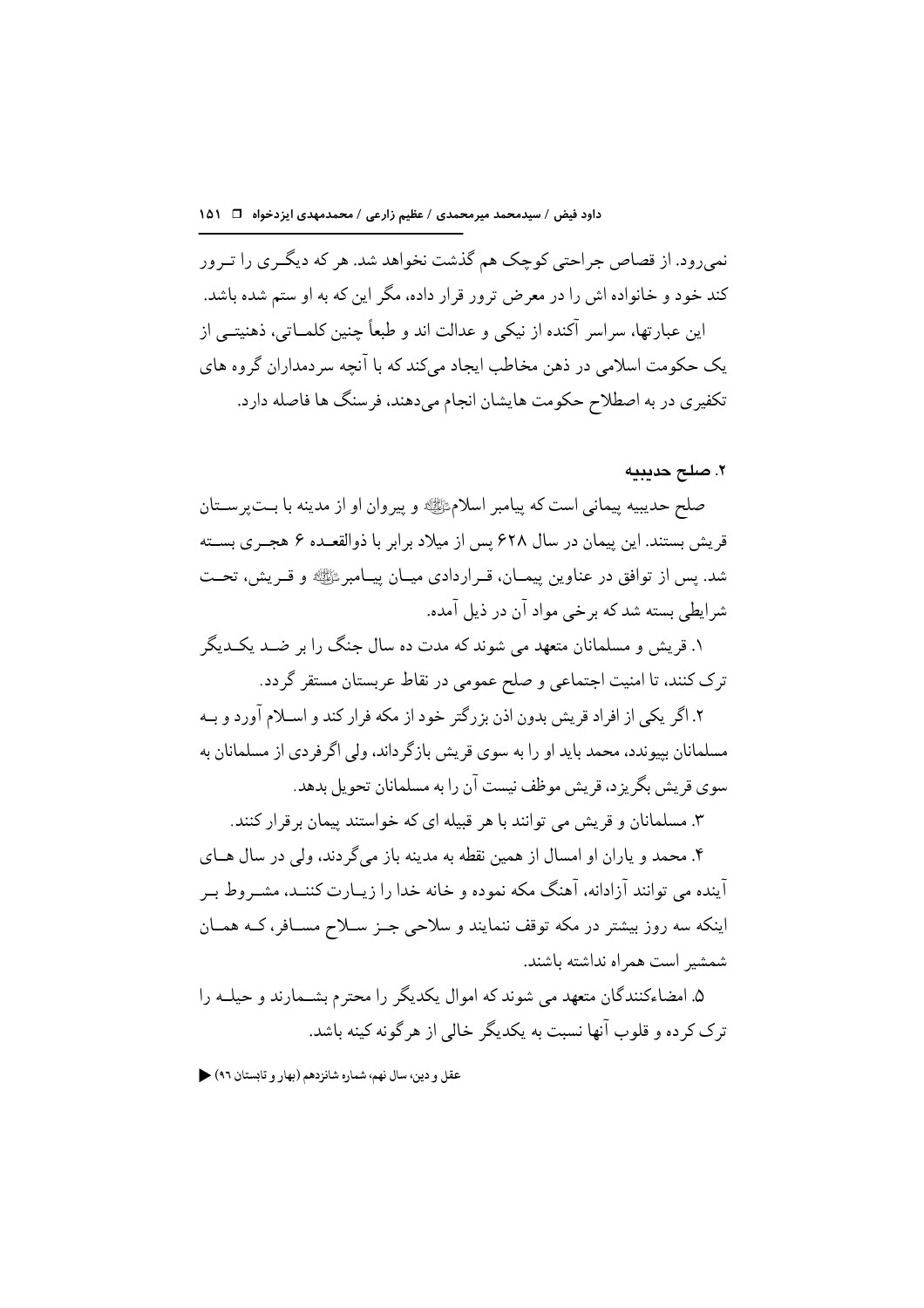این موارد، پاسخ کوبندهایست نسبت به غرض ورزی بسیاری از خاورشناسانه که اصرار میورزند علت پیشرفت اسلام، زور شمشیر بوده است. آنـان نمــی تواننــد ایــن افتخار را برای اسلام ببینند که حگونه در مدت کوتاهی بسیاری از اقطار زمین را فـرا گرفت. ناجار برای مشوش ساختن اذهان، غرض ورزی نموده علـت پیشـرفت آن را قدرت و زور بازوي مسلمانان معرفي مي كنند. (سبحاني، ١٣٨٩: ١٨۴)

همحنین توجه به این بیمان ها و مفاد آن حاکی از کم کاری مسلمانان برای نشــان دادن تصویر واقعی اسلام است. چراکه اگر دولـتهـای اسـلامی از ابزارهـای بـروز همچون فیلم سازی، خبرسازی و ... برای نمایش چهره اسلام واقعی بکارگرفته بودند، آن تصویری که با سوءِ استفاده برخی رسانه های دنیا از رفتــار گــروههــای تکفیــری منتشر مے ِ شو د، کو حکتر ین تأثیر ی نمے گذاشت.

ج . رفتار يىامىر ﷺ در مقاىل مخالفان

از مطالعه تاریخ چنین برمیآید که ایجاد مودت و دوستی با بیگانگان امری بود که پیامبر رحمتﷺ در روابط بین الملل و در برخورد با مخالفـان عقیــدتی خــود از آن بهره مي گرفت چه اين كه اولاً: اسلام آيين فطرت است و هر گز با احساسات طبيعـي و انسانی بشر سر ناسازگاری ندارد. ثانیاً: بیامبر ﷺ به این نکته توجه داشت که با ایجاد جو دوستي و روابط مسالمتآميز مي توان با مخالفان عقيدتي به گفت و گــو و جــدال احسن پر داخت. (کر یمی نیا، ۱۳۸۵)

البته زمانی که بر اثر توطئه یا تهاجم دشمن تصمیم بر جنگ می شد، در امر جنگ و تجهیز آن و آرایش سپاه و نظام از هیچ تلاشی فروگذار نمیکرد. در ایام جنگ حنین به پیامبرﷺ خبردادند که سلاح تازه و موثری در یمن اختراع شده است، پیامبر فوراً کسانی را به یمن فرستاد تا آن سلاح را برای ارتش اسلام تهیه کنند (مکارم شـیرازی: ج ۷، ۲۲۴). خودش نیز شجاعانه به جنگ می پرداخت طوری که علی ﷺ می فرمایـد: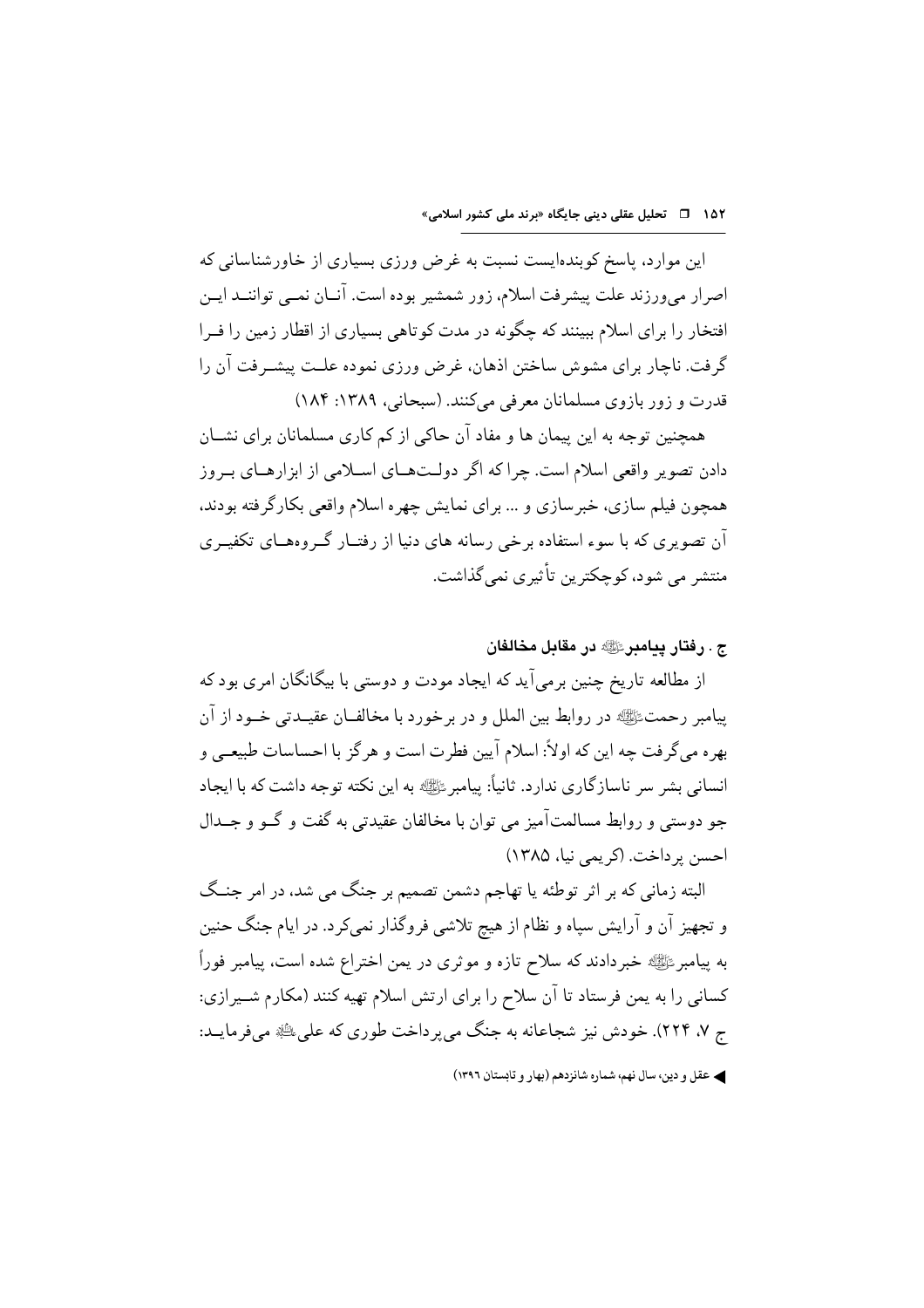هر گاه آتش جنگ شعله میکشید ما به رسول خدا پناه می بر دیم که در آن لحظه کسبی از ما همانند پیامبر به دشمن نزدیکتر نبود (دشتی، ۱۳۷۹: ۶۹۱). از سوی دیگر، حتــی در سيره نظامي بيامبر ﷺ نيز هدف، توجيه كننده وسـيله نيسـت. بيــامبر ﷺ حــون لشکری را مامور دفاع مے فرمود فرماندهان را اینگونه موعظه و سـفارش مـے فرمـود: بروید به نام خدای و جهاد کنید برای خدا. ای مردم، مکر نکنید. کفـار را بعـد از قتــل جشم و گوش و دیگر اعضای مثله نکنید. پیران و اطفال و زنان را نکشید. رهبانــان را که در کارها جای دارند به قتل نرسانید. درختان را نسوزانید و بـه آب غـرق مکنیـد. درختان میوه دار را قطع نکنید. زراعت را مسوزانید (قمی، ۱۴۲۲: ج ۲۱،۱). همانطور که ملاحظه می شود، این رفتار ها با آنچه برخی گروههای اسلامی انجــام مــی دهنــد فاصله فراوان دارد. متاسفانه رفتارهای آن گروهها باعث مخدوش شدن جایگاه برنــد حکومت اسلامی در ذهن مردم دنیا شده اسـت. برخــی از رفتارهــای پیــامبر ﷺ بــا مخالفان در ادامه می آید.

١. رفتار پيامبرﷺ با كفار قريش

فتح مکه در سال هشتم هجری به وقوع پیوست، وقتی امر خداوند بـر ایــن تعلــق گرفت که کام پیامبرﷺ و اصحابش را با فتح مکه شیرین کند. ایــن پیــروزی بهتــرین فرصت برای انتقام از دشمنان روز فتح مکه بود. زمانی که آن حضرت و یارانش انواع و اقسام کینه توزی را از سوی دشمنان متحمل شدند. قریش ایشــان را ناســزا گفتنــد، تهدید کردند، انواع بی احترامیها را انجام دادند، به القاب بد نسبت میدادند و چندین جنگ از جمله احد، بدر و اجزاب بر ایشان تحمیل کر دند. اما پیـامبر رحمـت در ایـن هنگامهٔ پیروزی رو به قریش کرد و فرمود: ای گروه قریش نظر شما چیست، مــن بــا شما چگونه رفتار خواهم كرد؟ قريش در حالي كه بهت زده، حيران و بيمنــاك بودنــد، گفتند: ما از شما انتظار خیر و نیکی داریم. چون شما را بر ادر بز رگوار و فرزنــد بــرادر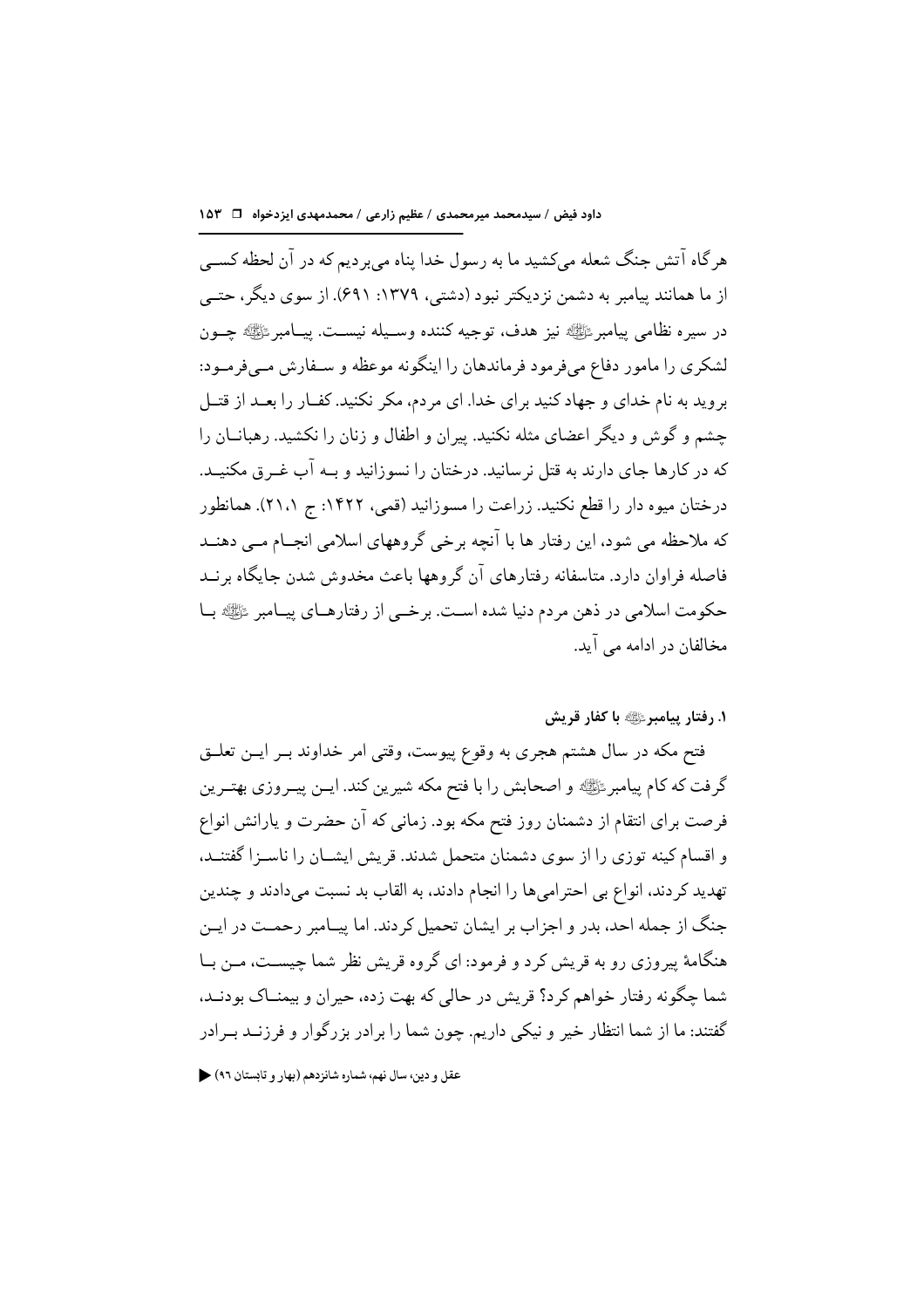بزرگوار خود می دانیم. حضرت فرمودند: من همان جمله ای را که پوسف به برادرانش گفت، به شما می گویم. امروز بر شما هیچ ملامت و مواخذه ای نیست، بروید شما آزاد هستید (ابن اثیر ، ۱۹۶۵: ج ۲، ۲۴۳).

٢. رفتار پيامبرﷺ با يهود

بيامبر ﷺ بين از هجرت به مدينه و ١٣ سال بس از بعثت، در برابر يهودياني قرار گرفت که وارث دین موسی بودند. آن حضرت به بر گزیــدگی بنــی اســرائیل بــر تمــام جهانیان در عصر حضرت موسی اعتراف داشت. گواهی عالمـان بنـبی اسـراییل را بـر حقانیت قرآن ارج می نهاد. گروهی از آنان را راسخ در علم نامید. حساب اهل اعتدال را از بدکاران جدا کرده و یهودیان آکاه به حقانیت قــرآن را تحســین کــرد. داوری بــر اساس تورات را بر یهودیان توصیه کرد و تورات را مانند انجیل تصدیق نمود.

ولي ٻر پهوديان بهانه جو، فاسق، ٻي خرد، جنگ طلب، ستمگر، نافرمــان، تحريــف گر، پيمان شكن، كتمانكننده آيات خدا، حسود و خائن خرده گرفت. نخست با برخي از قبایل یهود پیمان صلح امضا کرد؛ ولی پس از پیمان شکنی آنان، مجازاتشــان کــرد. برخی را تبعید کرد و شمشیر به دستان برخی قبائل راکشت و دژهای برخی دیگــر را تسخیر کرد و سرمداران یهود را که کارنامه آنان از خیانت بر بود از قبیــل: حیــی بــن أخطب و كعب بن اشر ف، گر دن زد (يز دي، ۱۳۸۷).

در یکی از سالها عبدالله بن سهل از سوی پیامبر ﷺ مأموریت یافت که محصــول خيبر را به مدينه انتقال دهد. او هنگامي كه انجام وظيفه مي كـر د، مـورد حملــه دســته ناشناسی از یهود قرار گرفت و جان سیرد. پیامبر ﷺ دستور داد نامهای به سران یهود نوشته شود که جسد کشته مسلمانی در سرزمین شما پیدا شده اسـت، بایـد دیـه آن را بیردازید، آنان در پاسخ نامه پیامبرﷺ، سوگند یاد کردند که هرگز دست ما بــه خــون وي آلوده نيست و از قاتل وي آگاهي نداريم. پيامبر ﷺ پر اي اينكه خونريزي مجــدد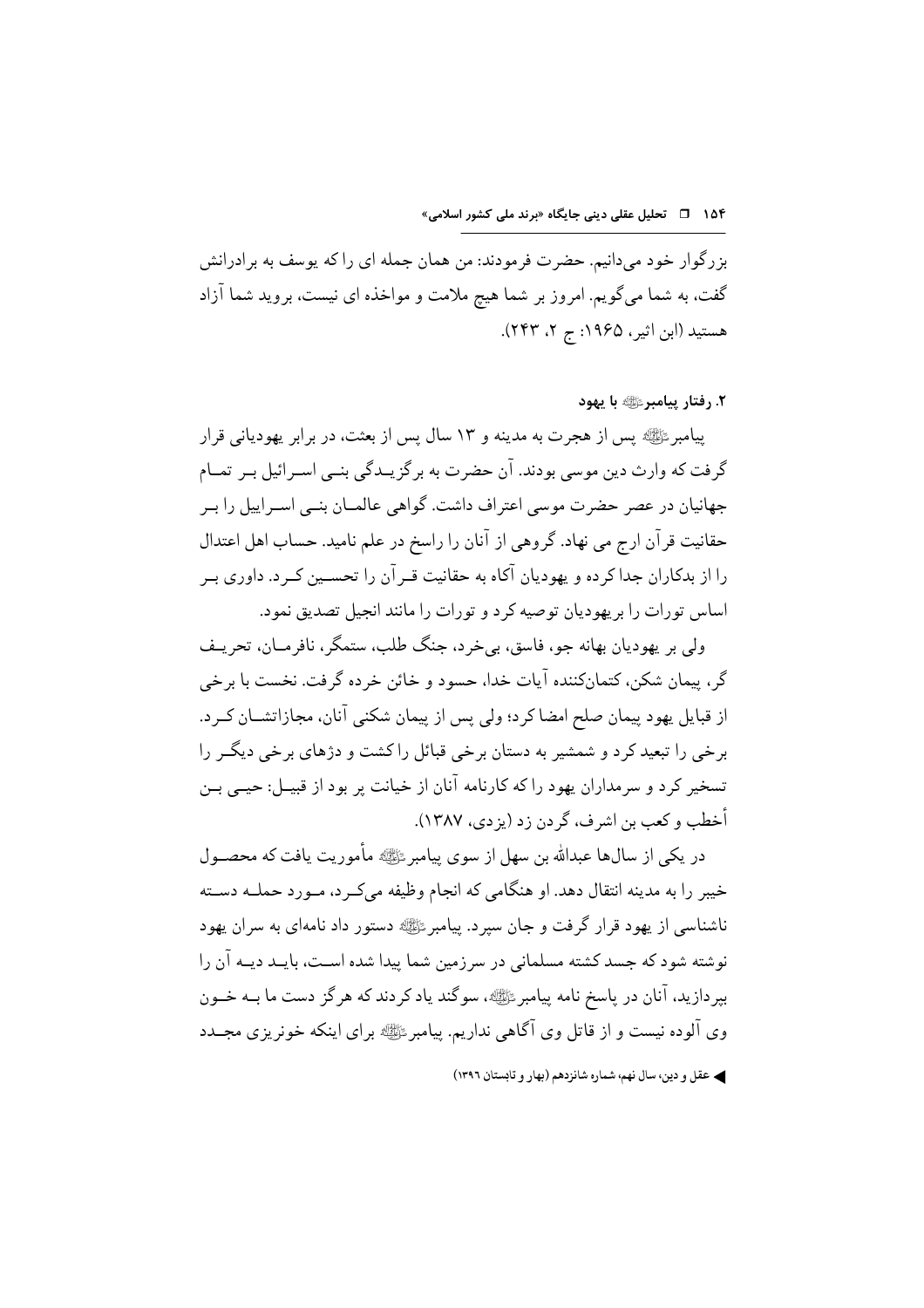راه نيفتد، خــودش شخصــاً ديــه مقتــول را پرداخــت (ســبحاني، ١٣٨٩: ج ٢، ٤۶۵). بدین وسیله به ملّت یهود اعلام نمود که او یک مرد ماجراجو و جنگجــو نیســت بلکــه بيامبر رحمت و مظهر لطف خدا است. بديهي است جنسين رفتارهــايي ذهنيــت مثبتــي نسبت به اسلام و حکومت اسلامی در اذهان ایجاد می کر د و این خود باعث گر ویــدن بسیاری به اسلام و اندیشههای آن می شد.

۳. رفتار پیامبرﷺ با مسیحیان

مسيحيان برخلاف يهوديان برخورد ملايمتري با مسلمانان داشتند، ييــامبرﷺ بــا مدح فراوان از مسیح او را انسانی پر برکت خواند که تا آخر عمر، پاک و بــی عیــب از جهان خواهد رفت و کشیشان و راهبانی را که متکبر نبودند و مسیحیانی را که معتــدل می;زیستند، ستود. انجیل را اعطای خداوند دانست و با انحـر اف برخــی از مســیحیان مبارزه كرد، اعتقاد به فرزند خدا بودن مسيح، ادعــاي مصــلوب شــدن آن حضــرت و تلاش آنان بر خاموش كردن نور خدا، حضـرت را بــه واكــنش وادار مــىســاخت. آن حضرت با معرفي حقيقت عيسى و بنده خدا بودن او، معجزات آن حضـرت را وابســته به اذن خداوند می دانست؛ ولی بر خی از مسیحیان مقاومت کر دند و پیامبر ﷺ آنــان را به مباهله دعوت کرد و پس از امتناعشان از آنان جزیه گرفت و با آن دسـته کــه ســر جنگ داشتند به نبرد برخاست. (طباطبایی، ۱۳۹۰ ق: ج ۳، ۲۲۳).

پیامبر ﷺ در سوم محرم سال دوم هجری درباره رابطه مسلمانان با مسـیحیان در مسجدالنبي، پيماني انشاء نمودند و امام علي ﷺ أن را نوشتند و پيامبر ﷺ أن را مهـر کر دند. بخش هایی از بیمان چنین است:

هرجا راهبی یا سیّاحی دور هم جمع و در کوه و یا بیابان و یا جای آباد و یا هموار و یا کنیسه و معبدی به سر میبرند، ما پشت سر آنان حافظ و پاسدارشان هستیم و من با جان خود و ياران و انصار و ملت خود از جانشان و از اموال آنها دفــاع مــي كــنم.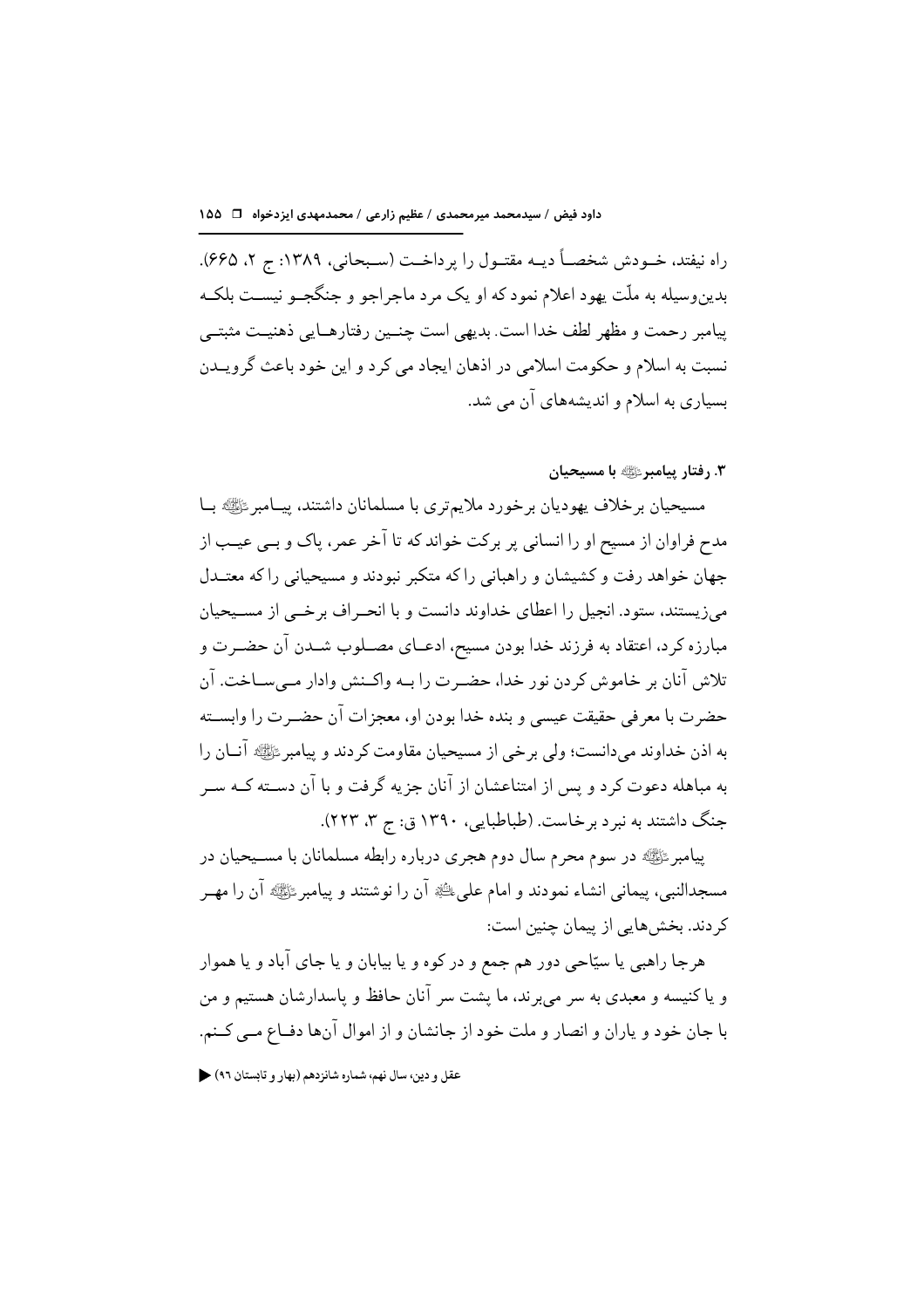زيرا آنان جزو رعيت من و هم پيمان و متحد من ميباشند. آنان به جز آنچه با رضايت خاطر، به عنوان خراج و جزیه میدهند، به هیچ نحو مسئول پرداخت چیزی نخواهنــد بود. قضات، رهبانان، خلوت گزینان و سیاحان آنان، مورد تعرض قرار نگرفته و هـیج کنیسه و کلیسایی ویران نخواهد شد و نباید چیزی از مالکیت آنان داخل خانه مسلمین گردد. قضات و رهبانان از خراج معاف اند و همچنـین آنـان کـه بـه عبـادت اشـتغال ورزیده اند. از ثروثمندان و ارباب تجارت بیشتر از حد معین شده نباید خــراج گرفتــه شود. هیچ کدام از آنان برای جنگ و حمل سلاح مجبور نخواهند شد، بلکه مســلمانان بايد از آنان دفاع كرده و با آنان. بنا به پيروي از آيه كريمه: «وَ لا تُجادِلُوا أَهْلَ الْكِتابِ إِلاَّ بِالَّتِي هِيَ أَحْسَنُ إِلاَّ الَّذينَ ظَلَمُوا مِنْهُمْ وَ قُولُوا آمَنَّا بِالَّذي أُنْزِلَ إِلَيْهِ وَالْه أ إِلهُكُمْ واحِدٌّ وَ نَحْنُ لَهُ مُسْلِمُونَ»، با اهل كتاب جز به روشي كــه از همــه نيكــوتر اســت مجادله نکنید، مگر کسانی از آنان که ستم کردند؛ و (به آنها) بگویید: «ما به تمام آنچـه از سوی خدا بر ما و شما نازل شده ایمان آوردهایم، و معبود ما و شما یکی است، و ما در برابر او تسلیم هستیم! » (۸) علامه طباطبایی می فرماید خداوند در آیه قبل پیامبر را مامور کرد تا به تبلیغ دین بپردازد و در این آیه کیفیت این دعوت را مشخص میکند و میفرماید با این طوایف چندگانه مجادله مکن، مگر به طریقـی کــه بهتـرین طریــق مجادله بوده باشد (طباطبایی، ۱۳۹۰ ق: ج ۱۶، ۱۳۷–۱۳۸).

## نتىجە گىر ي

همانطور که یاد شد، کشورها، ادیان و شخصیت ها نیز صاحب برند اند و آن شامل مجموعه ای از تداعیات و تصورات نسبت به آن می باشد. بــدیهی اســت، مــر دم دنیــا تصوری از اسلام دارند که ریشه در تبلیغــات دارد. متاســفانه در روزگــار مــا، عمــدهٔ تبلیغاتی که نسبت به اسلام می شود توسط صاحبان رسانه بوده کـه آنهـا در تبلیغـات منفی از هیچ کوششی فروگذار نمی کنند. البته متأسفانه این تبلیغات با به تصویر کشیدن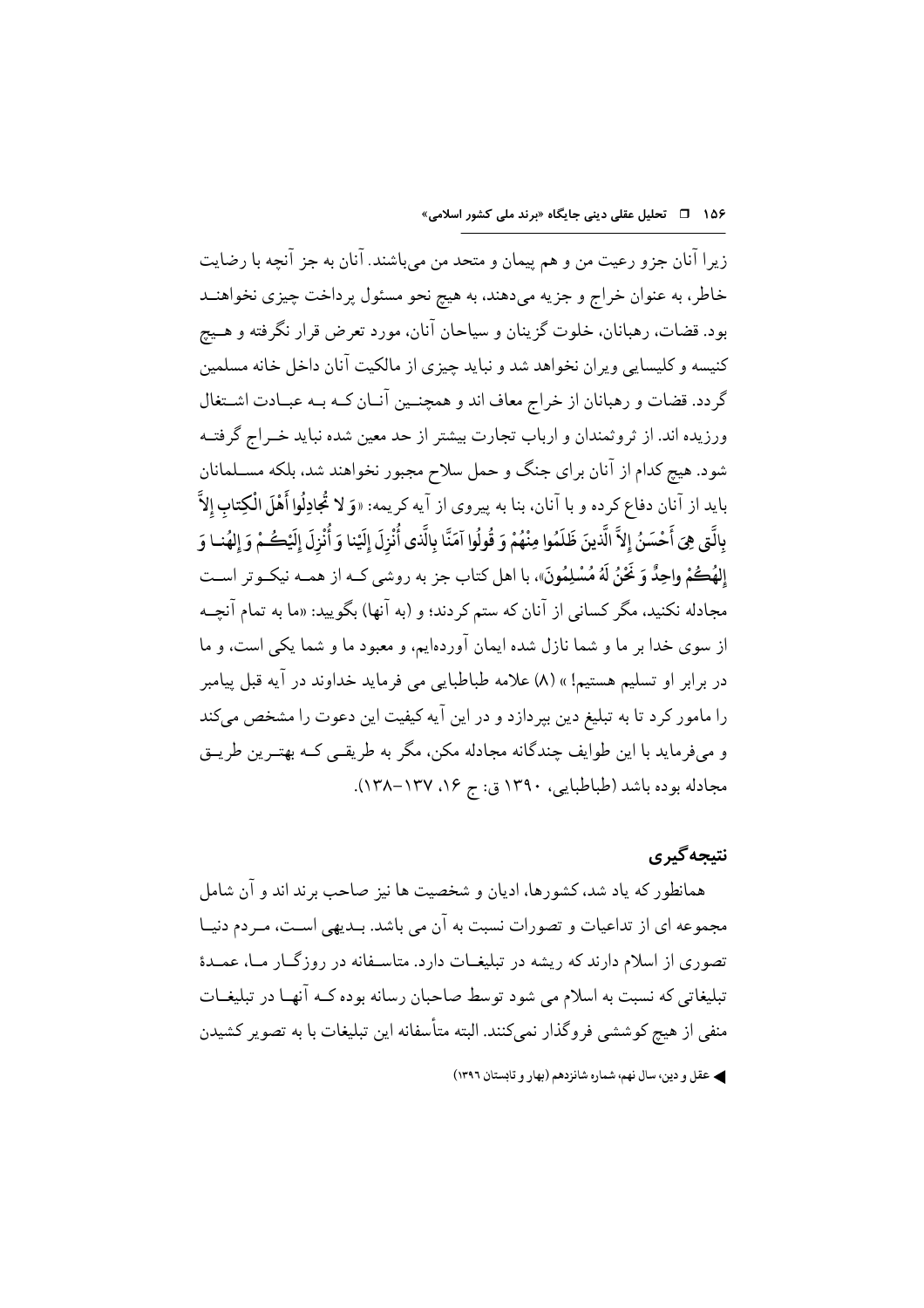رفتار گروه های تندرو در ذهن مردم جهان اثبات می شود.

تصویری که توسط گروههای افراطی از اسلام منتشر میشود تصویری خشن، غیر دینی، غیر عقلانی و به دور از رحمت و مهربانی است. این ضدتبلیغات، بهانــه برخــی اهانت ها نیز بوده است. بطور یکه در سال های اخب بزرگتبرین اهانیت هیا از جانب گروههایی در مغرب زمین به ساحت مقدّس پیامبر اکرمﷺ شکل گرفـت. (طــاهری، ١٣٨٩) بر خلاف تبليغات وسيعي كه گاه در غرب عليه اسلام و بخصوص نبي اكرمﷺ مطرح میشود، ایشان نه تنها جنگطلب نبودند، بلکه حتی در اوج قــدرتِ خــود نیــز همواره بر صلح تأکید داشتند، و همواره تلاش ایشان بر منطق گفــتوگــو بــود و ایــن همان سیر های است که هماکنون نیز عموم مسلمانان، بخصوص شـیعیان، بـر آن تأکیـد دارند. در نهایت، با بر رسی مفاهیم دینی از جمله سیره پیامبر ﷺ و رفتارهای ایشان و نگاه خردورزی و عقلانی اگر بخواهیم بیانیه جایگاهیابی برند اسـلام را ارائــه دهــیم، چنین بیانیهای پیشنهاد می شود:

«اسلام از میان تمام مذاهب تاریخ، این ویژگی را دارد که تنهـا بــه ترتیـب رابطـه انسان با خدا يا تزكيه نفس محدود نمي شود و از جهان بيني فلسـفي گرفتــه تــا شــيوه زندگی فردی را بصورت یک مکتب جامع در خود جای داده است. اسلام دین دنیــا و آخرت، جهاد و صلح، گذشت و انتقـام، مهربــاني و جــدّيت، كــار و عبــادت در كنــار یکدیگر است. در یک کلام اسلام دین اعتدال است. در اسلام باید از قاتـل عمویـت و عزیزانت بگذری ولی با دشمن دین خدا و کسی که در مقابل ذهن انسان ها قرار گرفته تا نداي حق به آنها نرسد، کوچکترين مماشات، ترحم بر گرگ تيز دندان است. اســلام به دشمنی که قصد کند به اجبار مسلمان شود می گوید دیر تر مسلمان شو امــا پــیش از آن، بیاندیش. در فلسفه اسلامی، دنیا و آخرت مانند سیاه و سفید نیستند، بلکـه جمـع يذير ند. از اين رو حكومت اسلامي كه بر مبناي چنين ديني مستقر مي شـود حــاكميتي است مبتنے پر عزت و رحمت».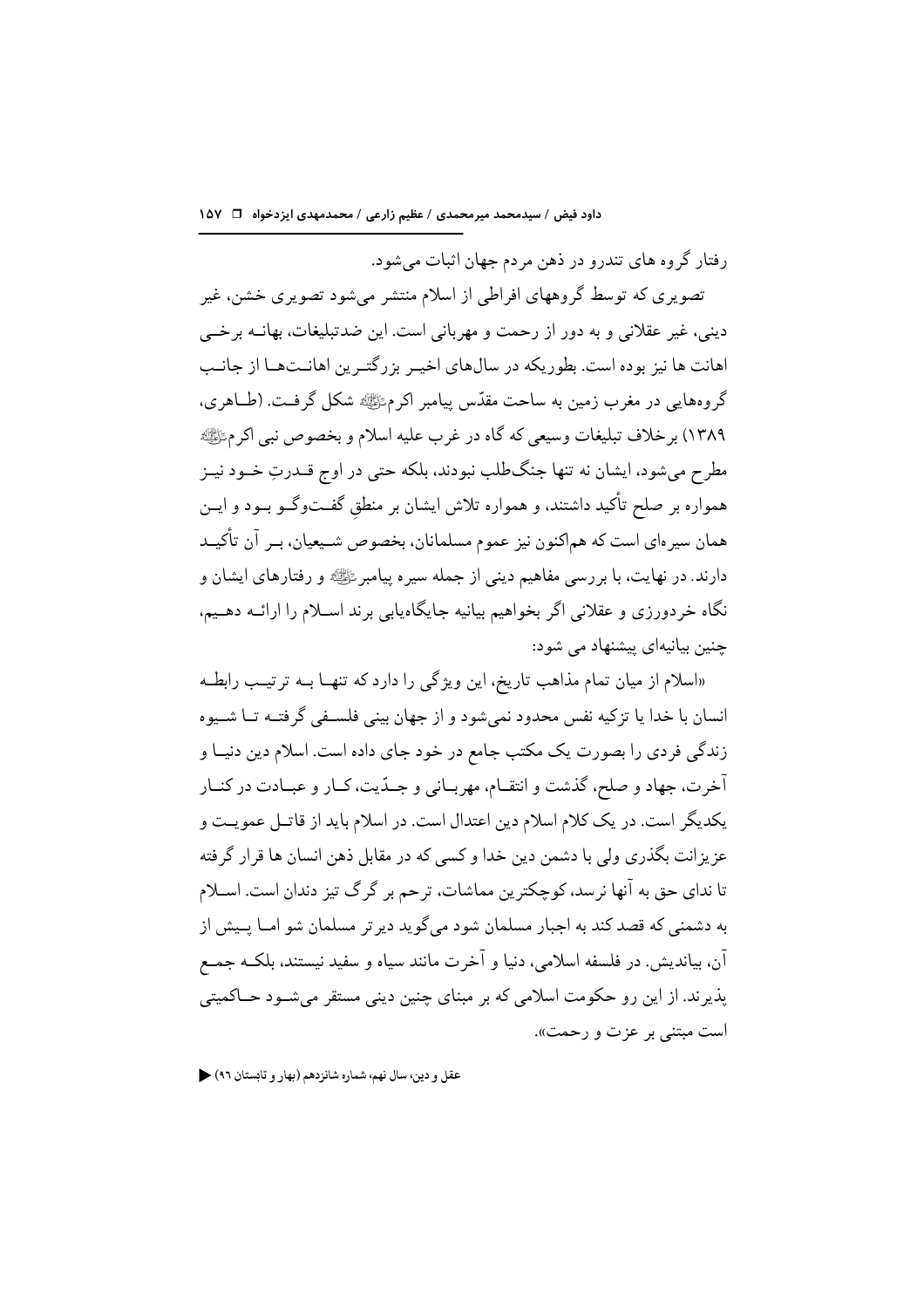پىنوشت

1. Discover the Potential

2. Made in Turkey

3. Brand Position

۴. سوره نجم، آیه ۳ ۵. سوره احزاب، آیه ۲۱ ۶. نژاد رومی و جمعیت کارگران ۷. توبه / ۱۴–۱ ۸. سوره عنکبوت، آیه ۴۶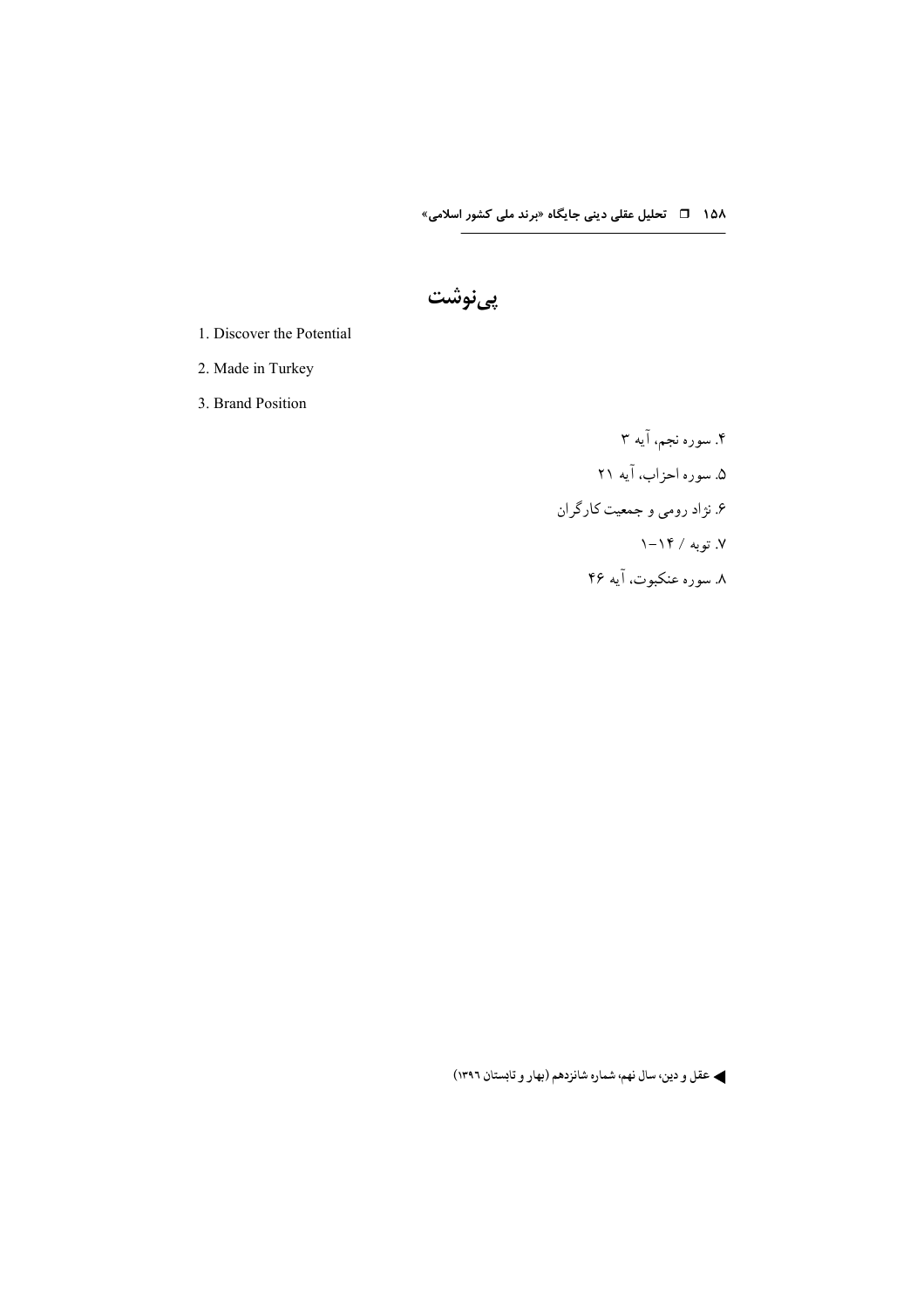## منابع

| ۱. آقا بخشی، علی، (۱۳۸۳)، باهمکاری مینو افشاری راد، فرهنگ علوم سیاسـی، ویـرایش ششـم،           |
|------------------------------------------------------------------------------------------------|
| تهران، نشر چاپار                                                                               |
| ۲. ابن اثیر، (۱۹۶۵ م)، الکامل فی التاریخ، ج۲، بیروت                                            |
| ۳. ابن هشام، (۱۸۳ ق)، السيره النبويه                                                           |
| ۴. اخلاصی، امیر، (۱۳۹۱)، اصول برند سازی، تهران، نشر علمی                                       |
| ۵. خدادادحسینی، سیدحمید، رضوانی، مهران، (۱۳۹۱)، مدیریت جامع برند مکاتب، ارزش گذاری و           |
| توسعه برندملي، تهران، دفتر پژوهشهاي فرهنگي                                                     |
| ۶. خزائی، احمدرضا، (۱۳۹۳)، «دیپلماسی پیامبر و ابزارهای توسـعه روابـط بــین الملــل بــا ســایر |
| دولتها»، فصلنامه مطالعات روابط بين الملل، شماره٢٨                                              |
| ۷. دشتی، محمد، (۱۳۷۹)، ترجمه ی نهج البلاغه، فصل غرائیالکلام، قم، نشر مشهور                     |
| ۸. سبحانی، جعفر، (۱۳۸۹)، فروغ ابدیت، ج ۲، قم، نشر بوستان کتاب                                  |
| ۹. شریعت جو، منیره، (۱۳۹۳)، «پیمان های حضرت محمد(ص)»، نشــریه فرهنــگ علــوم انســانی          |
| اسلامي پژوهه                                                                                   |
| ۱۰. طاهري، محمد حسين، (۱۳۸۹)، «ارتباط پيامبر اكرم (ص) بــا مســيحيان: تعامــل يــا تقابــل؟»،  |
| فصلنامه معرفت، شماره ۱۴۹                                                                       |
| ۱۱. طباطبایی، محمد حسین، (۱۳۹۰ ق)، المیزان فی تفســیرالقرآن، چــاپ دوم، موسســه الأعلمــی      |
| المطبوعات، بيروت، لبنان                                                                        |
| ۱۲. عاملی، سعیدرضا، موسویان، سیده مریم، (۱۳۹۴)، «تحلیل گفتمان نامـه هـای پیـامبر(ص) بــه       |
| سران سه کشور ایران، روم و حبشه»، پژوهشنامه تبلیغ و ارتباطات دینی، شماره چهارم                  |
| ۱۳. عمید زنجانی، عباسعلی، (۱۳۴۴)، اسلام و همزیستی مسالمتآمیز، تهران، دارالکتاب الاسلامیه       |
|                                                                                                |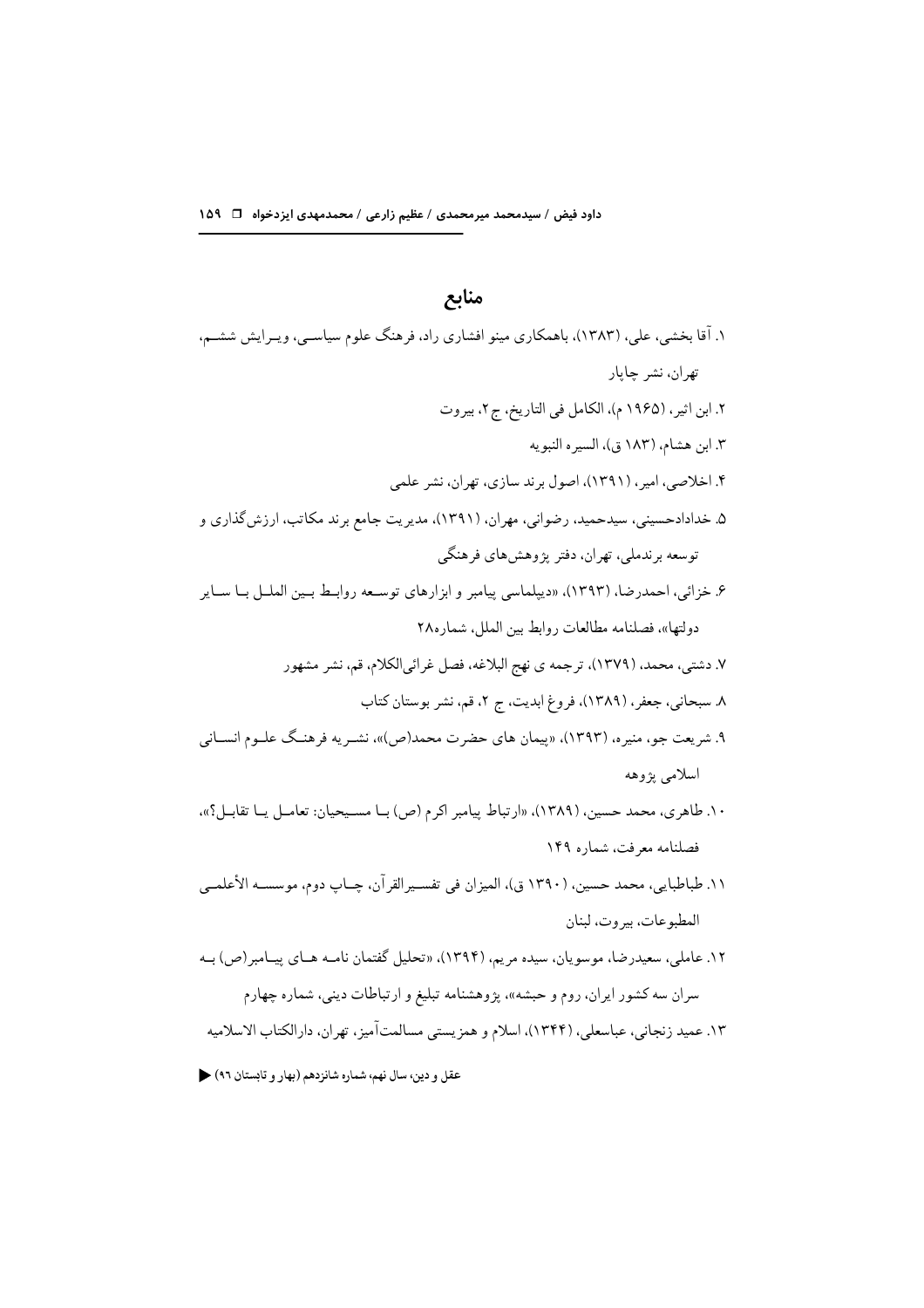24. Anholt, S. and Hildreth, J. (2004), Brand America: The Mother of All Brands. Cyan Books, UK

- 25. Anholt.S. (2007), Competitive Identity: The New Brand Management for Nations, Cities and Regions. Palgrave Macmillian, UK
- 26. Dinnie Keith, (2008), Nation Branding, Concept, issues, practices, Elsevier Ltd, UK

27. Eriksson Tove, (2013), The English nation-brand and international recruitment from Finland,